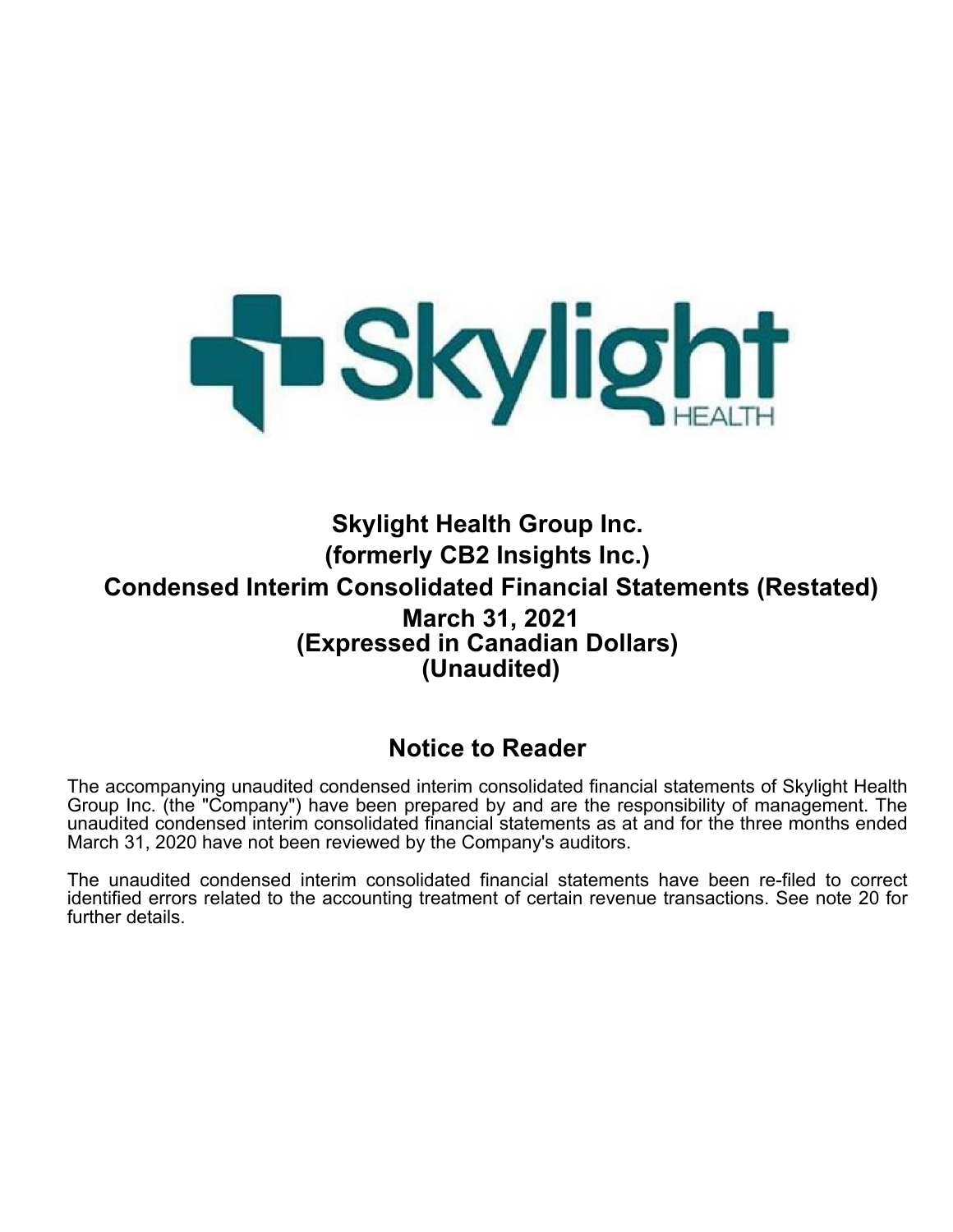#### **Condensed Interim Consolidated Statements of Financial Position (Expressed in Canadian Dollars) (Unaudited)**

|                                             |         | (Restated - Note 20) |                   |
|---------------------------------------------|---------|----------------------|-------------------|
|                                             |         | March 31, 2021       | December 31, 2020 |
|                                             |         | \$                   | \$                |
| <b>ASSETS</b>                               |         |                      |                   |
| <b>Current assets</b>                       |         |                      |                   |
| Cash                                        |         | 15,247,699           | 20,051,734        |
| Restricted cash                             | Note 6  | 2,766,500            |                   |
| Inventories                                 |         | 30,899               | 31,319            |
| Trade and other receivables                 | Note 8  | 1,752,499            | 528,827           |
| Prepaid expenses                            |         | 437,395              | 749,201           |
| <b>Total current assets</b>                 |         | 20,234,992           | 21,361,081        |
| Non-current                                 |         |                      |                   |
| Furniture and equipment                     | Note 9  | 122,744              | 88,229            |
| Right-of-use assets                         | Note 10 | 6,145,058            | 1,325,087         |
| Computer software and technology            | Note 11 | 1,088,041            | 1,129,117         |
| Other intangible assets                     | Note 12 | 10,674,859           | 5,344,131         |
| Goodwill                                    | Note 12 | 4,140,120            | 2,224,432         |
| <b>Total assets</b>                         |         | 42,405,814           | 31,472,077        |
| <b>LIABILITIES AND SHAREHOLDERS' EQUITY</b> |         |                      |                   |
| <b>Current liabilities</b>                  |         |                      |                   |
| Accounts payable and accrued liabilities    | Note 13 | 1,753,165            | 1,123,275         |
| Loan payable                                | Note 14 |                      | 446,196           |
| Purchase consideration payable              | Note 7  | 6,384,559            | 526,393           |
| Lease liabilities                           | Note 10 | 735,595              | 618,601           |
| <b>Total current liabilities</b>            |         | 8,873,319            | 2,714,465         |
| <b>Non-current</b>                          |         |                      |                   |
| Loan payable                                | Note 14 |                      | 315,907           |
| Lease liabilities                           | Note 10 | 5,582,897            | 803,741           |
| <b>Total liabilities</b>                    |         | 14,456,216           | 3,834,113         |
|                                             |         |                      |                   |
| <b>SHAREHOLDERS' EQUITY</b>                 |         |                      |                   |
| Share capital                               | Note 15 | 45,865,441           | 43,454,107        |
| Warrant reserve                             | Note 15 | 1,878,509            | 2,539,191         |
| Option reserve                              | Note 15 | 5,307,413            | 4,349,184         |
| Share and units to be issued                |         | 50,000               | 5,259             |
| Accumulated other comprehensive income      |         | 403,965              | 450,272           |
| Accumulated deficit                         |         | (25, 555, 730)       | (23, 160, 049)    |
| <b>Total shareholders' equity</b>           |         | 27,949,598           | 27,637,964        |
| Total liabilities and shareholders' equity  |         | 42,405,814           | 31,472,077        |

The accompanying notes are an integral part of these unaudited condensed interim consolidated financial statements.

**Going concern (Note 2) Subsequent events (Note 19)**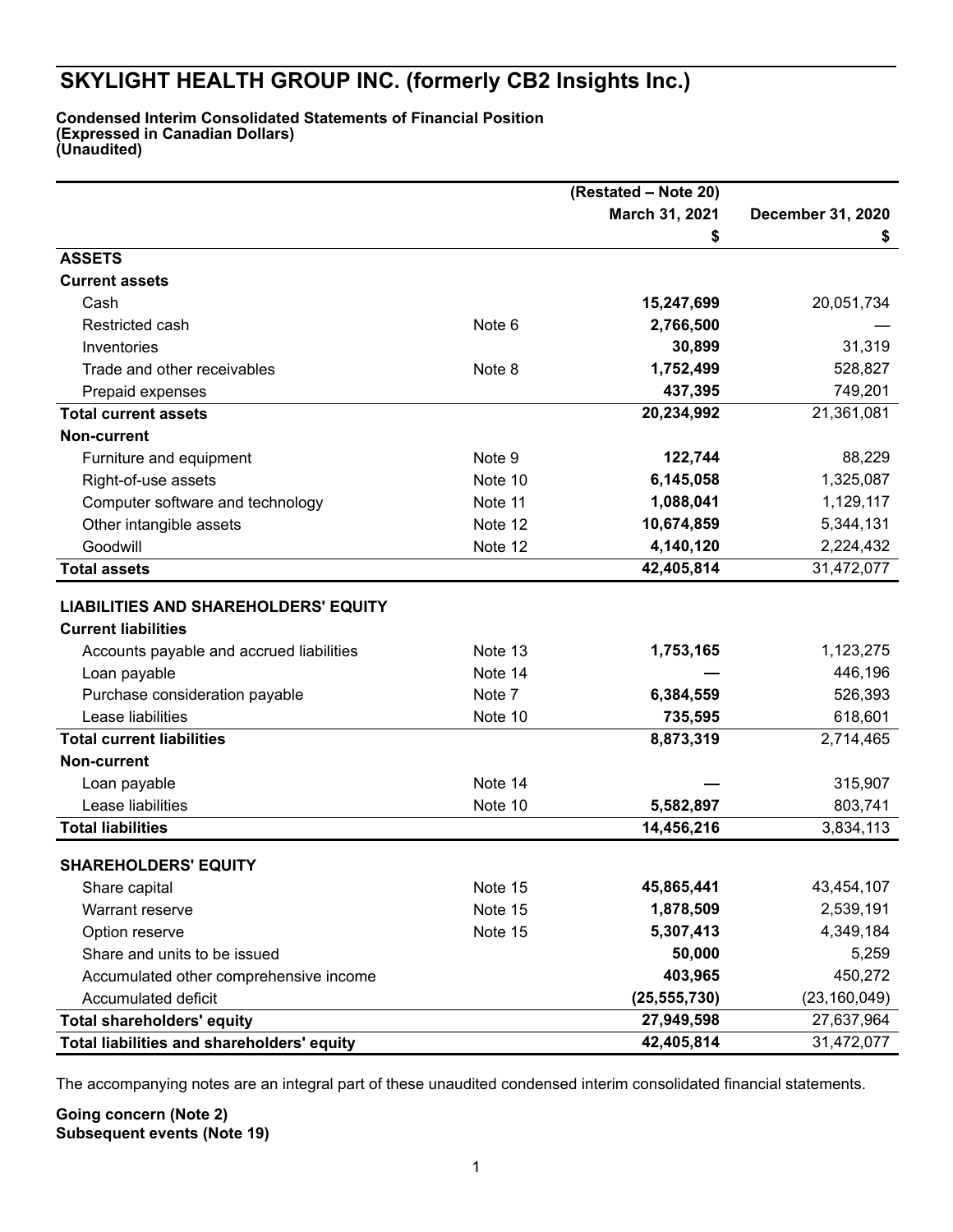**Condensed Interim Consolidated Statements of Loss and Comprehensive Loss (Expressed in Canadian Dollars) (Unaudited)**

|                                                      |                   | Three months ended             |               |  |
|------------------------------------------------------|-------------------|--------------------------------|---------------|--|
|                                                      |                   | March 31,                      |               |  |
|                                                      |                   | 2021                           | 2020          |  |
|                                                      |                   | (Restated -<br><b>Note 20)</b> |               |  |
|                                                      |                   | \$                             | \$            |  |
|                                                      |                   |                                |               |  |
| <b>Revenues</b>                                      |                   |                                |               |  |
| Clinic                                               |                   | 4,927,869                      | 2,890,887     |  |
| Contract research solutions                          |                   | 56,035                         | 26,893        |  |
| Software                                             |                   | 6,412                          | 14,246        |  |
|                                                      |                   | 4,990,316                      | 2,932,026     |  |
| Cost of sales                                        |                   | 1,619,772                      | 1,030,331     |  |
| <b>Gross profit</b>                                  |                   | 3,370,544                      | 1,901,695     |  |
| <b>Operating Expenses</b>                            |                   |                                |               |  |
| Salaries and wages                                   |                   | 2,295,977                      | 1,390,959     |  |
| Office and administration                            |                   | 568,516                        | 376,601       |  |
| Marketing and business development                   |                   | 902,265                        | 56,569        |  |
| Professional fees                                    |                   | 629,796                        | 226,354       |  |
| Rent                                                 |                   |                                |               |  |
|                                                      |                   | 28,009                         | 68,119        |  |
| Share-based compensation                             |                   | 1,048,659                      | 314,070       |  |
| Depreciation and amortization                        |                   | 750,775                        | 614,148       |  |
| <b>Total operating expenses</b>                      |                   | 6,223,997                      | 3,046,820     |  |
| <b>Loss from operations</b>                          |                   | (2,853,453)                    | (1, 145, 125) |  |
|                                                      |                   |                                |               |  |
| <b>Finance expenses</b>                              |                   |                                |               |  |
| Foreign exchange loss                                |                   | 269,250                        | (664, 933)    |  |
| Change in fair value of financial liabilities        |                   | (36, 486)                      | 454,857       |  |
| Accretion on purchase consideration payable and loan |                   | 64,228                         |               |  |
| payable                                              | Note 4, 5, 6 & 14 |                                |               |  |
| Interest on lease liabilities                        | Note 10           | 116,638                        | 48,132        |  |
| Other income                                         | Note 14           | (869, 787)                     |               |  |
| <b>Net loss</b>                                      |                   | (2, 397, 296)                  | (983, 181)    |  |
| <b>Other comprehensive loss</b>                      |                   |                                |               |  |
| Exchange difference on translation of foreign        |                   |                                |               |  |
| operations, net of tax                               |                   | (46, 307)                      | (226, 150)    |  |
| Net loss and comprehensive loss                      |                   | (2, 443, 603)                  | (1,209,331)   |  |
|                                                      |                   |                                |               |  |
| Basic and diluted net loss per common share          |                   | (0.068)                        | (0.054)       |  |
| Weighted average number of common shares             |                   |                                |               |  |
| outstanding- basic and diluted                       | Note 15           | 35,437,897                     | 18,124,181    |  |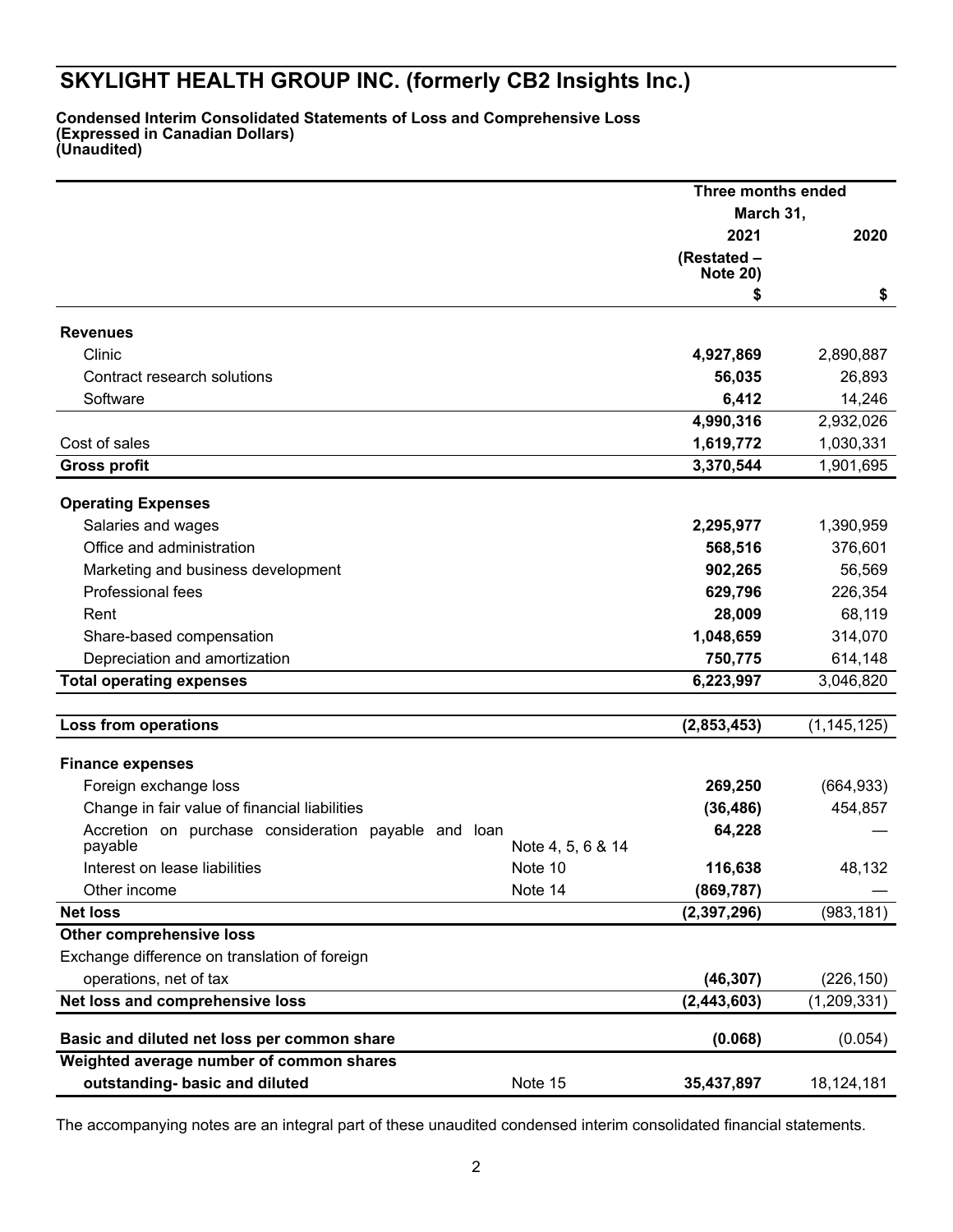### **Condensed Interim Consolidated Statements of Cash Flows**

**(Expressed in Canadian Dollars)**

**(Unaudited)**

|                                                                     | Three months ended    |            |
|---------------------------------------------------------------------|-----------------------|------------|
|                                                                     | March 31,             |            |
|                                                                     | 2021                  | 2020       |
|                                                                     | (Restated - Note      |            |
|                                                                     | 20)<br>\$             | \$         |
| <b>Operating activities</b>                                         |                       |            |
| Net loss                                                            | (2, 397, 296)         | (983, 181) |
| Adjustments for items not affecting cash:                           |                       |            |
| Depreciation and amortization                                       | 750,775               | 614,148    |
| Unrealized foreign exchange loss (gain)                             | 87,119                | (670, 156) |
| Accretion on purchase consideration payable and loan payable        | 64,228                |            |
| Interest on lease liabilities                                       | 116,638               | 48,132     |
| Share-based compensation                                            | 1,048,659             | 314,070    |
| Change in fair value of financial liabilities                       | (36, 486)             | 454,857    |
| Other income related to loan payable                                | (866, 637)            |            |
| Other income related to gain on disposal of furniture and equipment | (3, 150)              |            |
| Changes in non-cash working capital items:                          |                       |            |
| Inventories                                                         | 34                    | 4,520      |
| Trade and other receivables                                         | Note 8<br>(1,076,008) | 18,275     |
| Prepaid expenses                                                    | 305,554               | 11,912     |
| Accounts payable and accrued liabilities                            | 328,873               | 184,034    |
| Cash used in operating activities                                   | (1,677,697)           | (3,389)    |
|                                                                     |                       |            |
| <b>Investing activities</b>                                         |                       |            |
| Purchase of furniture and equipment                                 | (38, 200)             |            |
| Proceeds from disposal of furniture and equipment                   | 4,339                 |            |
| Development of computer software                                    | (104, 166)            | (122, 609) |
| Purchase consideration paid                                         | (1, 274, 926)         |            |
| Cash used in investing activities                                   | (1, 412, 953)         | (122, 609) |
| <b>Financing activities</b>                                         |                       |            |
| Shares issued and to be issued for cash                             | 1,292,316             | 407,950    |
| Principal payment of lease liabilities                              | (199, 509)            | (215, 485) |
| Interest paid on lease liabilities                                  | (116, 638)            | (48, 132)  |
| Repayment of related parties                                        |                       | (4, 592)   |
| Cash provided by investing activities                               | 976,169               | 139,741    |
| Net (decrease) increase in cash during the period                   | (2, 114, 481)         | 13,743     |
| Effect of foreign exchange on cash                                  | 76,946                | 56,291     |
| Cash and cash equivalents, beginning of period                      | 20,051,734            | 130,273    |
| Cash and cash equivalents, end of period                            | 18,014,199            | 200,307    |
|                                                                     |                       |            |
| Cash and cash equivalents comprised of:                             |                       |            |
| Cash                                                                | 15,247,699            | 200,307    |
| Restricted cash                                                     | 2,766,500             |            |
| Cash and cash equivalents, end of period                            | 18,014,199            | 200,307    |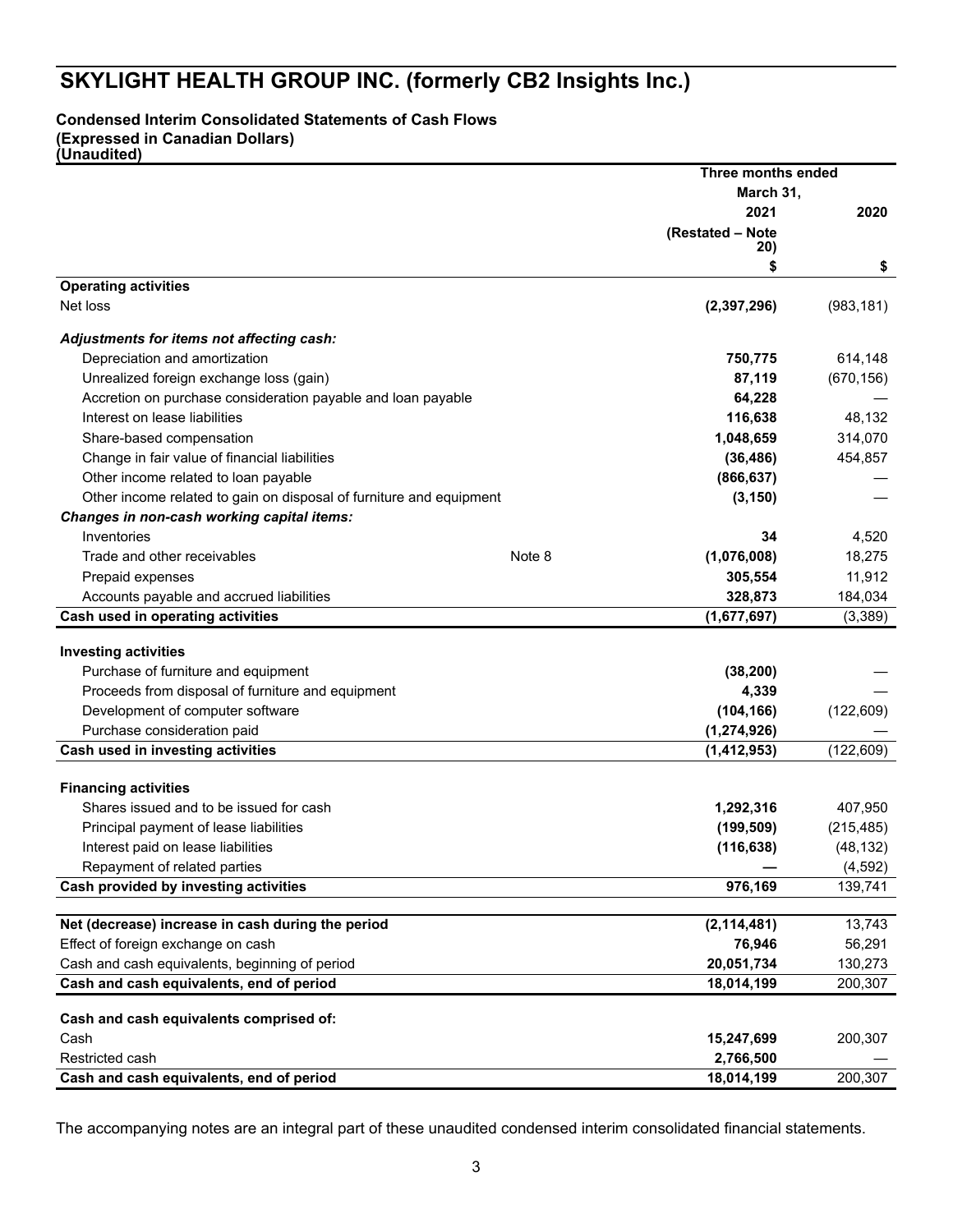**Condensed Interim Consolidated Statement of Changes in Shareholders' Equity (Expressed in Canadian Dollars) (Unaudited)** 

|                                                                |                            |                         |                                  |                                 |                               | (Restated – Note 20)                                | (Restated – Note 20) | (Restated -<br><b>Note 20)</b> |
|----------------------------------------------------------------|----------------------------|-------------------------|----------------------------------|---------------------------------|-------------------------------|-----------------------------------------------------|----------------------|--------------------------------|
|                                                                | Number of<br>shares (000s) | <b>Share</b><br>Capital | <b>Warrant</b><br><b>Reserve</b> | <b>Option</b><br><b>Reserve</b> | <b>Shares to</b><br>be issued | <b>Accumulated other</b><br>comprehensive<br>income | <b>Deficit</b>       | Total                          |
|                                                                | #                          |                         |                                  |                                 |                               |                                                     |                      |                                |
| Balance, December 31, 2020                                     | 35,070                     | 43,454,107              | 2,539,191                        | 4,349,184                       | 5,259                         | 450,272                                             | (23, 160, 049)       | 27,637,964                     |
| Shares issued on acquisition                                   | 75                         | 449,000                 |                                  |                                 |                               |                                                     |                      | 449,000                        |
| Share-based compensation                                       |                            |                         | $\hspace{0.05cm}$                | 1,013,921                       |                               |                                                     | –                    | 1,013,921                      |
| Shares issued and to be issued against<br>exercise of warrants | 848                        | 1,844,269               | (660, 682)                       |                                 | 46,640                        |                                                     | –                    | 1,230,227                      |
| Exercise of stock options                                      | 23                         | 118,065                 |                                  | (54, 077)                       | (1,899)                       |                                                     |                      | 62,089                         |
| Options expired                                                |                            |                         |                                  | (1,615)                         |                               |                                                     | 1,615                |                                |
| Foreign currency translation                                   |                            |                         |                                  |                                 |                               | (46, 307)                                           |                      | (46, 307)                      |
| Net loss for the period                                        |                            |                         |                                  |                                 |                               |                                                     | (2,397,296)          | (2,397,296)                    |
| Balance, March 31, 2021                                        | 36,016                     | 45,865,441              | 1,878,509                        | 5,307,413                       | 50,000                        | 403,965                                             | (25, 555, 730)       | 27,949,598                     |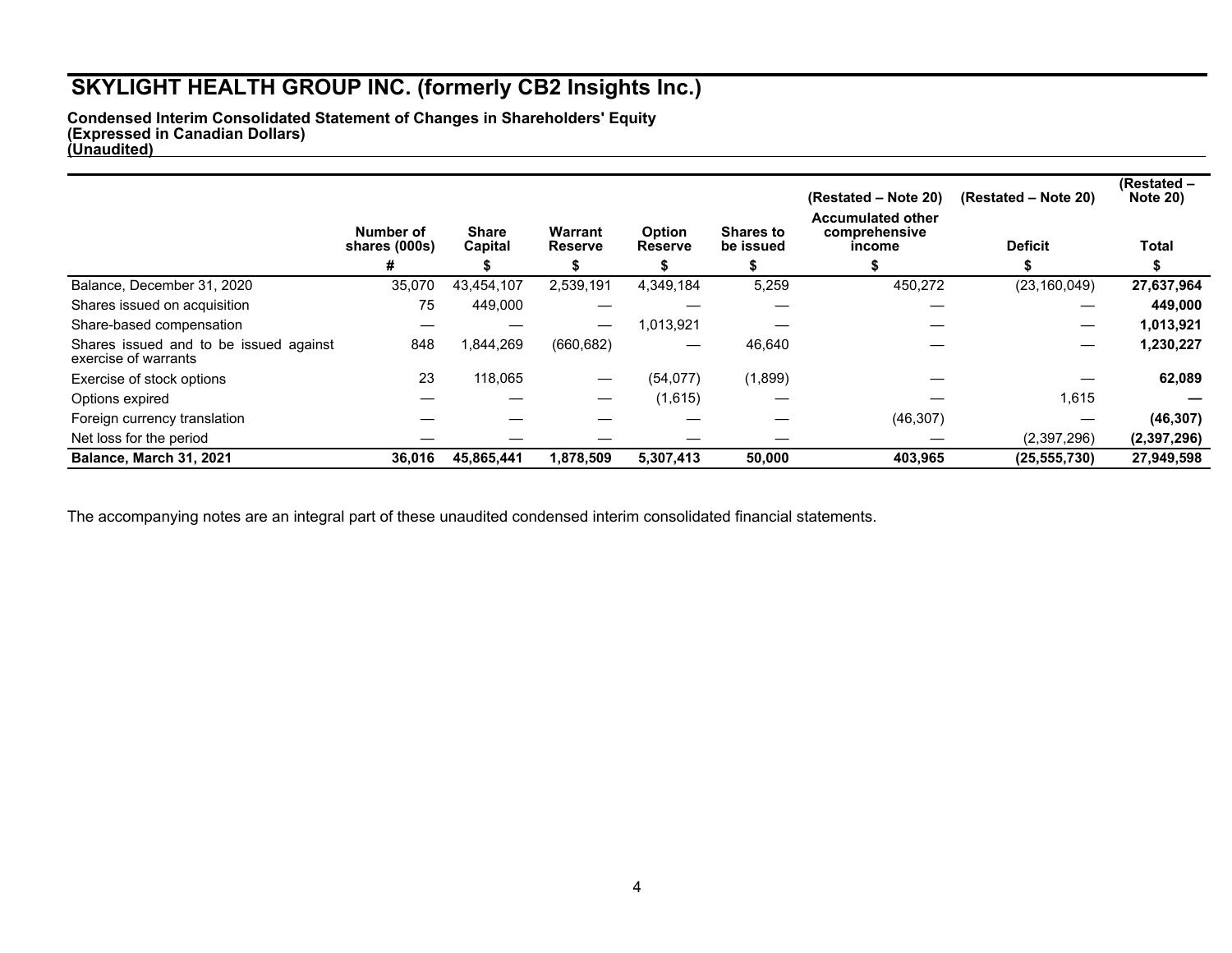**Condensed Interim Consolidated Statement of Changes in Shareholders' Equity (Expressed in Canadian Dollars) (Unaudited)**

|                                                                     | Number of<br>shares (000s) | <b>Share</b><br>Capital | Warrant<br><b>Reserve</b> | <b>Option</b><br><b>Reserve</b> | <b>Shares to</b><br>be issued | <b>Accumulated other</b><br>comprehensive<br>income | <b>Deficit</b> | Total      |
|---------------------------------------------------------------------|----------------------------|-------------------------|---------------------------|---------------------------------|-------------------------------|-----------------------------------------------------|----------------|------------|
|                                                                     | #                          |                         |                           |                                 |                               |                                                     |                |            |
| Balance, December 31, 2019                                          | 16,568                     | 12,224,770              | 3,356,534                 | 1,552,361                       | 334,903                       | 440,976                                             | (16, 522, 211) | 1,387,333  |
| Shares issued for services                                          | 112                        | 69,685                  |                           |                                 |                               |                                                     |                | 69,685     |
| Share issuance costs - cash                                         | —                          | (6, 250)                |                           |                                 |                               |                                                     |                | (6, 250)   |
| Share-based compensation                                            | 249                        | 124,846                 |                           | 314,070                         |                               |                                                     |                | 438,916    |
| Shares issued and to be issued in<br>settlement of accrued interest | 244                        | 115.907                 |                           |                                 | (2,660)                       |                                                     |                | 113,247    |
| Share issued in settlement of contingent<br>consideration           | 500                        | 350,000                 |                           |                                 | 203,948                       |                                                     |                | 553,948    |
| Shares issued and to be issued against                              | 907                        | 1,781,044               | (1,373,094)               |                                 | (213, 333)                    |                                                     |                | 194,617    |
| Exercise of stock options exercise of<br>warrants                   | 135                        | 94,500                  |                           |                                 |                               |                                                     |                | 94,500     |
| Warrants and options expired                                        |                            | —                       | (1, 113, 772)             | (12, 519)                       |                               |                                                     | 1,126,291      |            |
| Foreign currency translation                                        |                            |                         |                           |                                 |                               | (226, 150)                                          |                | (226, 150) |
| Net loss for the period                                             |                            |                         |                           |                                 |                               |                                                     | (983, 181)     | (983, 181) |
| Balance, March 31, 2020                                             | 18,715                     | 14,754,502              | 869,668                   | 1,853,912                       | 322,858                       | 214,826                                             | (16, 379, 101) | 1,636,665  |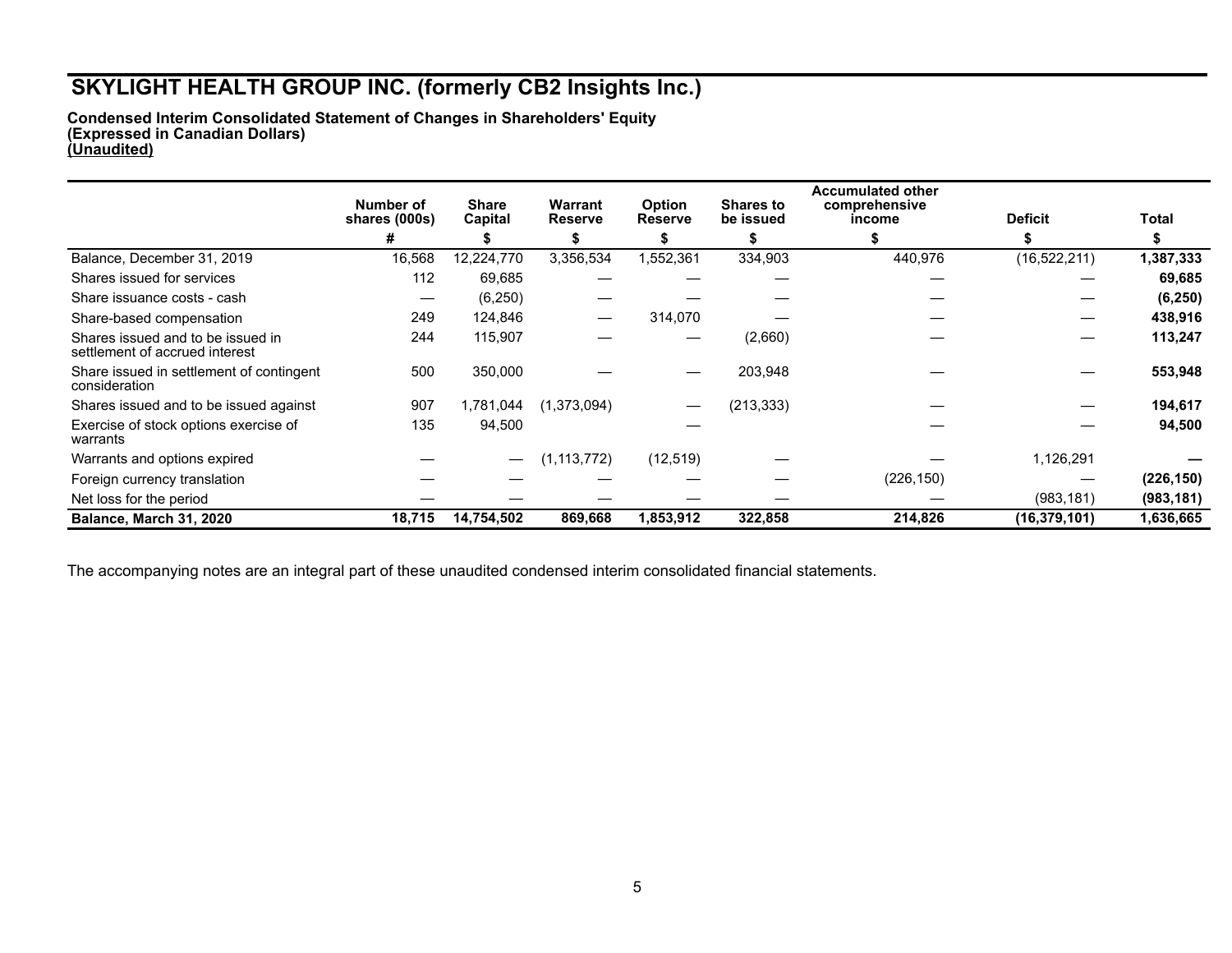## **1. Nature of operations and Covid-19 pandemic**

Skylight Health Group Inc. ("SHG" or the "Company"), formerly CB2 Insights Inc. ("CB2"), is a healthcare services and technology company, working to positively impact patient health outcomes. The Company operates a US multi-state health network that comprises physical multi-disciplinary medical clinics providing a range of services from primary care, sub-specialty, allied health and diagnostic testing. The Company was incorporated on December 27, 2017 under the Canada Business Corporations Act and completed a reverse takeover ("RTO") on February 27, 2019 (the "Closing Date") with MVC Technologies Inc. ("MVC") which was incorporated in the province of Ontario on November 3, 2014 under the Ontario Business Corporation Act ("OBCA"). Pursuant to the special meeting of the shareholders of the Company held on November 23, 2020, the name of the Company was changed from CB2 Insights Inc. to Skylight Health Group Inc. The head office of the Company is located at 5520 Explorer Drive, Mississauga, Ontario, Canada, L4W 5L1.

On January 5, 2021, the Company's shares commenced trading on the TSX-V under the symbol "SHG" after getting voluntarily delisted from the Canadian Securities Exchange on January 4, 2021.

On March 11, 2020, the World Health Organization declared the ongoing COVID-19 outbreak as a global health emergency. This resulted in governments worldwide enacting emergency measures to combat the spread of the virus, including the closure of certain non-essential businesses.

During the quarter ended March 31, 2021, the pandemic did not have a material impact on the Company's operations. While medical clinics had generally been deemed an essential business, the Company was able to switch to virtual appointments thereby reducing the impact on operations and enabled the Company to achieve savings in clinical operating expenses. As at March 31, 2021, the Company did not observe any impairment of its assets or a significant change in the fair value of assets due to the COVID-19 pandemic. The Company has taken steps to minimize the potential impact of the pandemic including safety measures with respect to personal protective equipment, the reduction in travel and the implementation of a virtual office including regular video conference meetings and participation in virtual Company events, trade shows, customer meetings and other virtual events. In addition, as explained in note 14, the Company obtained a loan under the Paycheck Protection Program (PPP) offered by US Small Business Administration as part of COVID-19 relief measures which was forgiven on March 30, 2021.

Due to the rapid developments and uncertainty surrounding COVID-19, it is not possible to predict the impact that COVID-19 will have on the Company's business, financial position and operating results in the future. In addition, it is possible that estimates in the Company's financial statements will change in the near term as a result of COVID-19 and the effect of any such changes could be material, which could result in, among other things, impairment of long-lived assets including intangibles and goodwill. The Company is closely monitoring the impact of the pandemic on all aspects of its business.

## **2. Basis of presentation**

The Company prepares its unaudited condensed interim consolidated financial statements in accordance with International Financial Reporting Standards as issued by the International Accounting Standards Board ("IFRS"), applicable to the preparation of interim condensed consolidated financial statements, including International Accounting Standards (IAS) 34, Interim Financial Reporting. These unaudited condensed interim consolidated financial statements are presented in Canadian dollars and should be read in conjunction with the Company's annual financial statements for the year ended December 31, 2020, which were prepared in accordance with IFRS.

The Board of Directors approved these unaudited condensed interim consolidated financial statements on March 29, 2022. These unaudited condensed interim consolidated financial statements comply with IFRS.

The unaudited condensed interim consolidated financial statements were prepared on a going concern basis under the historical cost convention, except for promissory note payable and purchase consideration payable (only for acquisition performed during the year ended December 31, 2019) which are measured at fair value. Certain current period amounts have been reclassified to conform with the current year presentation.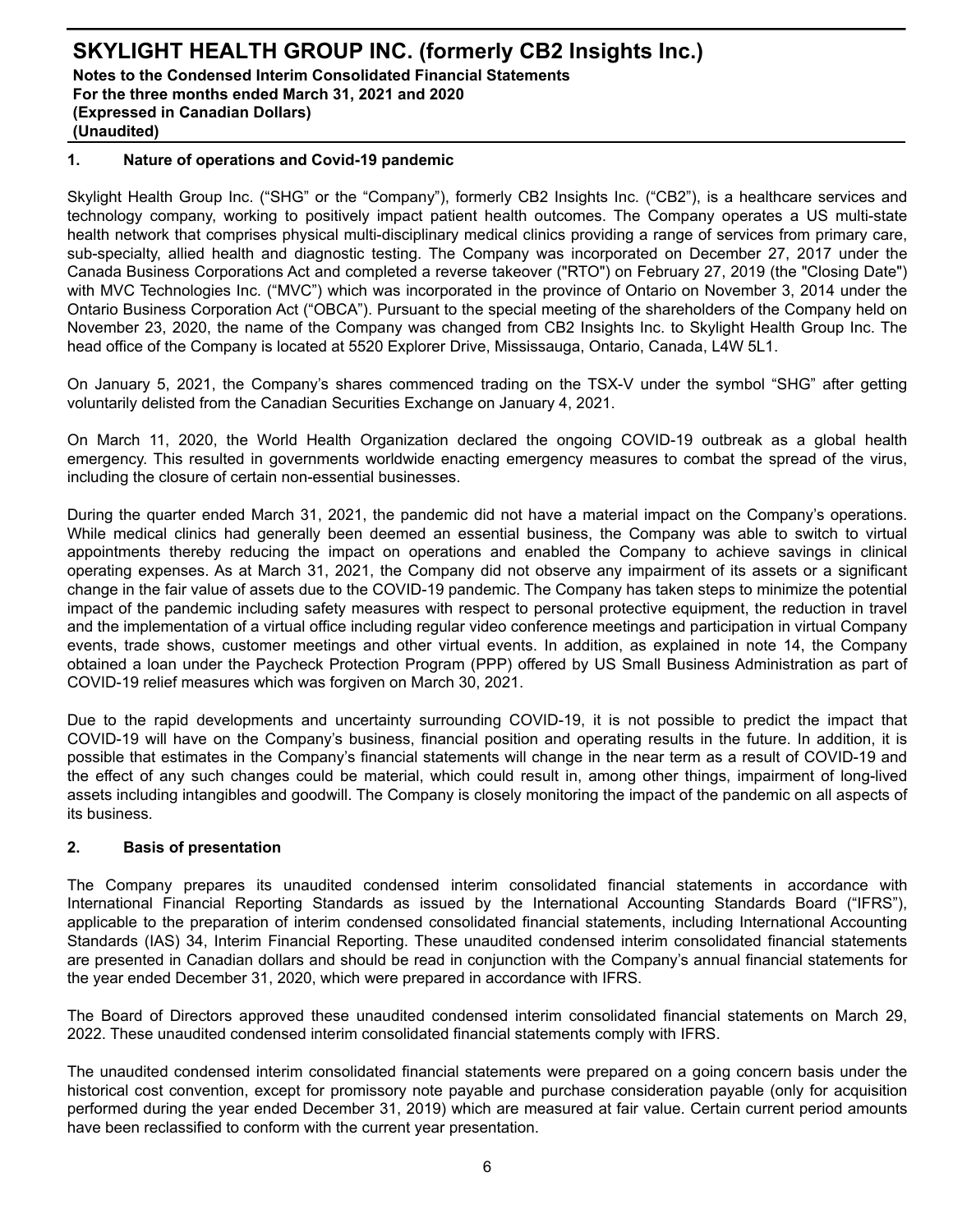#### *Going concern*

These condensed interim consolidated financial statements have been prepared on a going concern basis in accordance with IFRS. The going concern basis of presentation assumes that the Company will continue in operation for the foreseeable future and be able to realize its assets and discharge its liabilities and commitments in the normal course of business. The Company is subject to numerous risk factors that may impact its ability as a going concern, such as, but not limited to, governmental regulations, currency fluctuations, operational risks and extended and unforeseen issues resulting from the current COVID-19 pandemic.

As of the balance sheet date, the Company had an accumulated deficit of \$25,555,730 (restated) and negative cash flow from operations of \$1,677,697 for the three months ended March 31, 2021. The Company has positive working capital as of the balance sheet date of \$11,361,673 (restated). The Company has raised debt and equity financing through 2017 to 2021 in order to pursue acquisitions and platform development resulting in growth in its customer base. The Company expects that the investments it has made over this period will result in increased revenue and operating cash flow, however, the Company anticipates further investment and will require additional debt and/or equity financing in order to continue to develop its business.

Although the Company has been successful in raising funds to date, there can be no assurance that adequate or sufficient funding will be available in the future or available under terms acceptable to the Company, or that the Company will be able to generate sufficient returns from operations. The ability of the Company to continue as a going concern and to realize the carrying value of its assets and discharge its liabilities and commitments when due is dependent on the Company generating revenue and debt and/or equity financing sufficient to fund its cash flow needs. The Company is not currently eligible to raise funds using a registration statement in the United States. These circumstances indicate the existence of a material uncertainty that may raise substantial doubt on the ability of the Company to meet its obligations as they come due, and accordingly the appropriateness of the use of the accounting principles applicable to a going concern.

The condensed interim consolidated financial statements do not reflect adjustments that would be necessary if the going concern assumption were not appropriate. If the going concern basis were not appropriate for these condensed interim consolidated financial statements, then adjustments would be necessary in the carrying value of the assets and liabilities, the reported revenue and expenses and the classifications used in the condensed interim consolidated statements of financial position. Such differences in amounts could be material.

The assessment of material uncertainties related to events and circumstances that may raise substantial doubt on the Company's ability to continue as a going concern involves significant judgment. In making this assessment, management considers all relevant information, as described above.

### **3. Summary of significant accounting policies**

#### **New accounting standards issued but not yet effective**

Certain new accounting standards and interpretations have been published that are not mandatory for the current period and have not been early adopted. These standards are not expected to have a material impact on the Company in the current or future reporting periods except the below amendment:

### Amendments to IAS 1 - Presentation of financial statements ("IAS 1")

In January 2020, the IASB issued Classification of Liabilities as Current or Non-current (Amendments to IAS 1). The amendments aim to promote consistency in applying the requirements by helping companies determine whether debt and other liabilities with an uncertain settlement date should be classified as current (due or potentially due to be settled within one year) or non-current. The amendments include clarifying the classification requirements for debt a Company might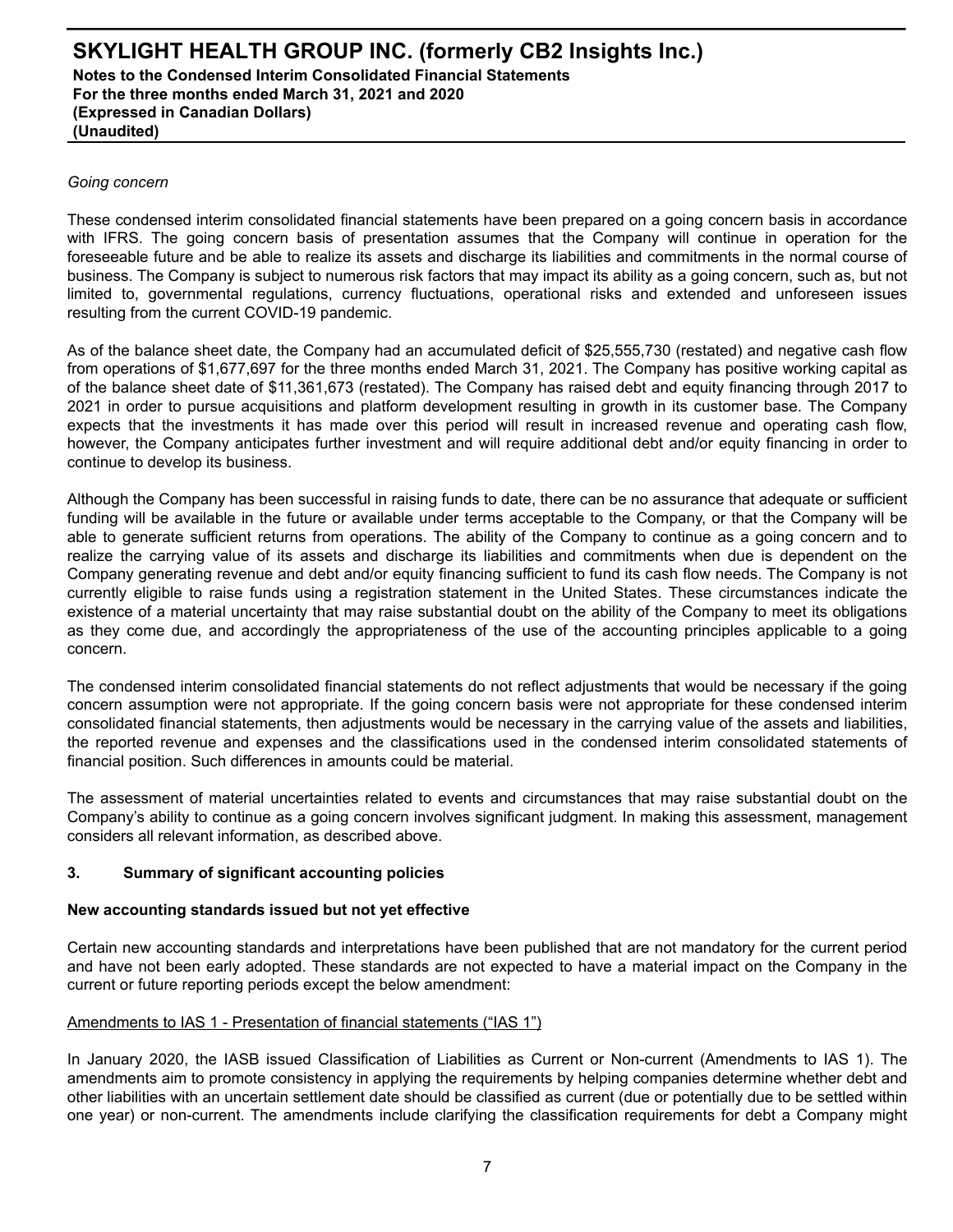**Notes to the Condensed Interim Consolidated Financial Statements For the three months ended March 31, 2021 and 2020 (Expressed in Canadian Dollars) (Unaudited)**

settle by converting it into equity. The amendments are effective for annual reporting periods beginning on or after January 1, 2023, with earlier application permitted. The Company is currently evaluating the impact of this amendment.

#### **4. Acquisition of MCM**

On October 6, 2020 (the "Closing Date"), the Company acquired 100% of the identified assets of Texas-based primary care services clinic group Maverick County Medical Family Center ("MCM"), P.A.

The aggregate purchase consideration comprised the following:

- \$497,700 (US\$375,000) cash paid on Closing Date.
- \$497,700 (US\$375,000) cash due in six months after the Closing Date. The amount was discounted to its present value and initially recorded at \$470,227 on the Closing Date using an effective interest rate of 12%. During the three months ended March 31, 2021, accretion expense amounting to \$12,652 and foreign exchange translation gain of \$5,816 was recorded leading to an outstanding amount of \$471,563. Subsequently, the amount was paid on April 6, 2021.

#### **5. Acquisition of APEX**

On January 4, 2021 (the "Closing Date"), the Company acquired 100% of the identified assets of Colorado based primary care services clinic group Apex Family Medicine, LLC ("APEX"). The Company determined that the acquisition was a business combination under IFRS 3 – Business Combinations and was accounted for by applying the acquisition method, whereby the assets acquired and liabilities assumed were recorded at their fair values with any excess of the aggregate consideration over the fair values of the identifiable net assets allocated to goodwill. The goodwill acquired is associated with the APEX's workforce and is expected to be fully deductible for tax purposes.

The aggregate purchase consideration comprises the following:

- \$1,241,371 (US\$973,548) cash paid on Closing Date.
- \$1,115,713 (US\$875,000) cash payable in two instalments over a 6-months period. The amount was discounted to its present value and initially recorded at \$1,072,869 on the Closing Date using an effective interest rate of 11.2%. During the three months ended March 31, 2021, accretion expense amounting to \$28,422 and foreign exchange translation gain of \$15,000 was recorded leading to an outstanding amount of \$1,086,291 (US\$863,850). Subsequently, on April 5, 2021, the Company paid the first instalment of \$547,969 (US\$437,500).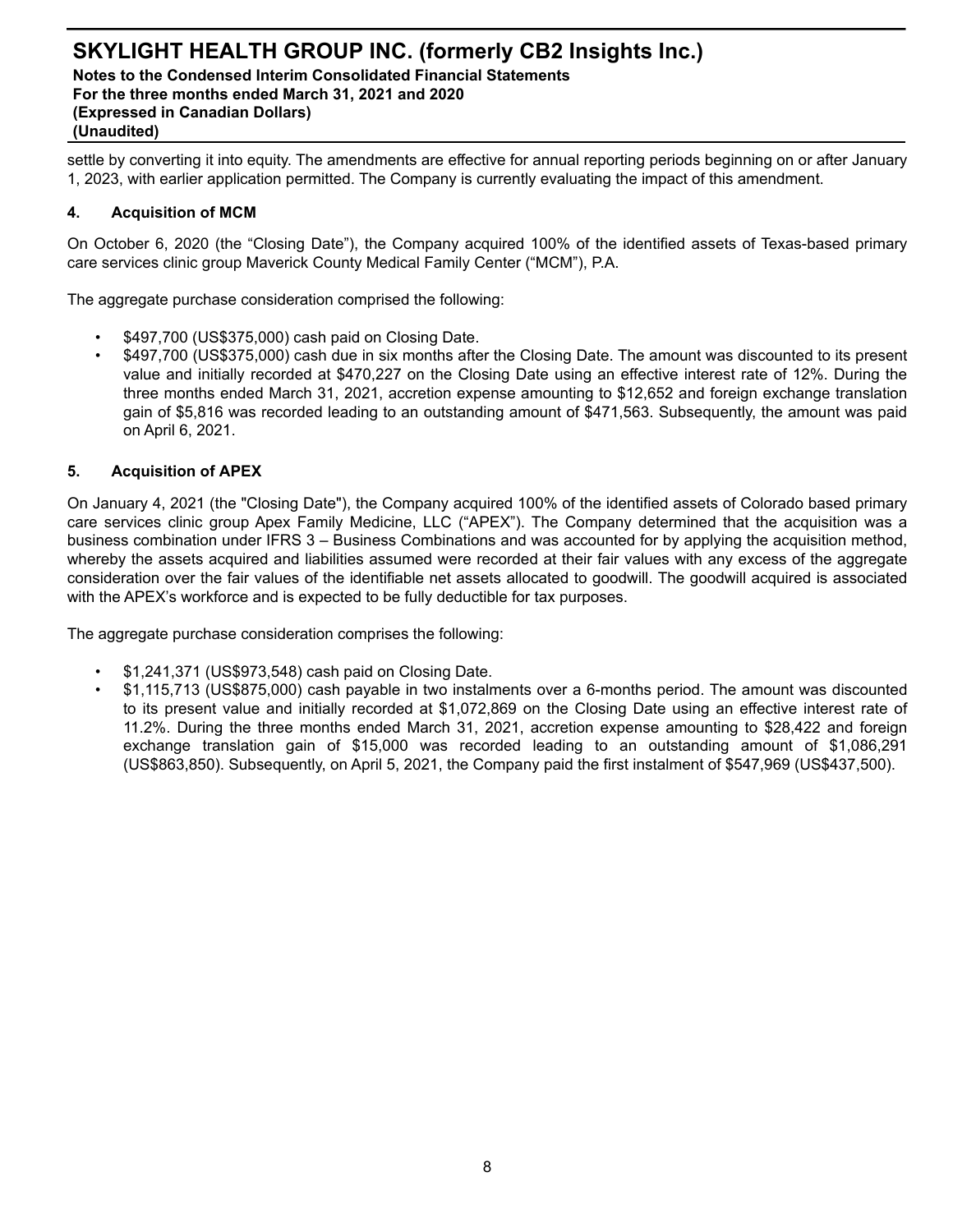**Notes to the Condensed Interim Consolidated Financial Statements For the three months ended March 31, 2021 and 2020 (Expressed in Canadian Dollars)**

**(Unaudited)**

The allocated purchase price calculation is as follows:

|                                    | \$        |
|------------------------------------|-----------|
| Consideration - cash               | 2,314,240 |
| Lease liabilities                  | 118,146   |
| Assumed liabilities                | 36,936    |
| <b>Total consideration</b>         | 2,469,322 |
|                                    |           |
| Identifiable assets acquired       |           |
| Customer relationships             | 1,402,610 |
| Non-compete clause                 | 21,677    |
| Cash                               | 36,936    |
| Accounts receivable                | 125,659   |
| Right of use asset                 | 118,146   |
| Total identifiable assets acquired | 1,705,028 |
| <b>Total goodwill</b>              | 764,294   |
|                                    | 2,469,322 |

Operating results have been included in these unaudited condensed interim consolidated financial statements from the Closing Date. APEX's revenue and net income for the period from the date of acquisition to March 31, 2021 included in the unaudited condensed interim consolidated statements of loss and comprehensive loss are \$340,601 (restated) and \$113,852 (restated), respectively.

### **6. Acquisition of RCMA**

On February 3, 2021 (the "Closing Date"), the Company acquired 100% of the identified assets of River City Medical Associates ("RCMA"), Inc., a Florida corporation. The Company determined that the acquisition was a business combination under IFRS 3 – Business Combinations and was accounted for by applying the acquisition method, whereby the assets acquired and liabilities assumed were recorded at their fair values with any excess of the aggregate consideration over the fair values of the identifiable net assets allocated to goodwill. The goodwill acquired is associated with the RCMA's workforce and is expected to be fully deductible for tax purposes.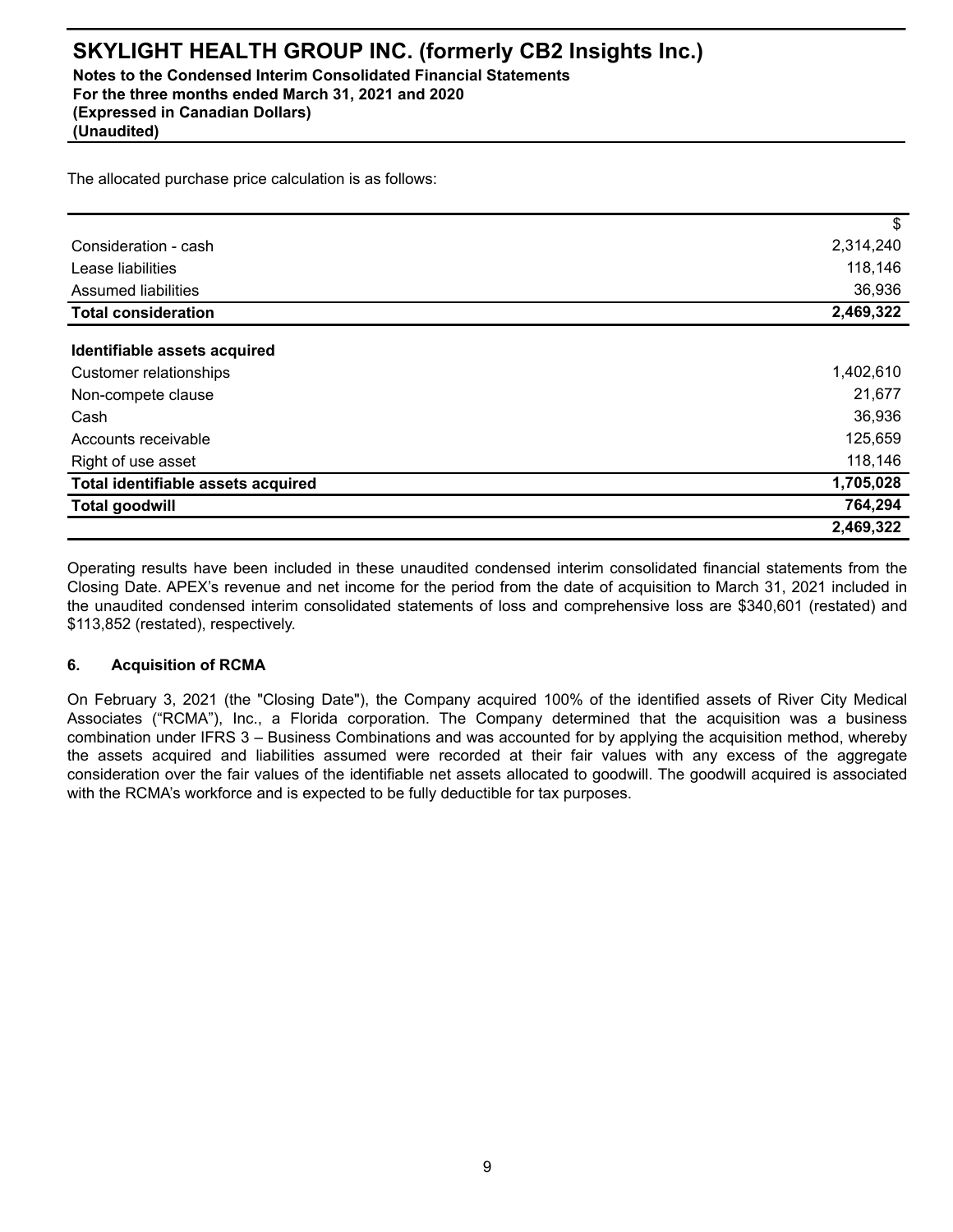## **SKYLIGHT HEALTH GROUP INC. (formerly CB2 Insights Inc.) Notes to the Condensed Interim Consolidated Financial Statements For the three months ended March 31, 2021 and 2020 (Expressed in Canadian Dollars) (Unaudited)**

The aggregate purchase consideration comprises the following:

- \$287,532 (US\$224,933) cash paid on Closing Date.
- \$139,397 (US\$109,049) cash payable within 120 days after the Closing Date being the amount withheld from the purchase consideration for liabilities prior to closing date. The amount was discounted to its present value and initially recorded at \$137,034 (US\$107,200) on the Closing Date using an effective interest rate of 10.9%. An accretion expense amounting to \$nil was recorded on this amount during the three months ended March 31, 2021 leading to an outstanding amount of \$134,804 (US\$107,200). Subsequently, on April 27, 2021, the Company released this amount.
- \$2,812,260 (US\$2,200,000) funds held in an Escrow Account to be released once the conditions stipulated in the Transition Services Agreement have been complied with within two months after the Closing Date. Subsequently, on April 22, 2021, the Company released this amount. During the three months ended March 31, 2021, foreign exchange translation gain of \$45,760 was recorded leading to an outstanding amount of \$2,766,500.
- 74,833 common shares in the Company valued at 10-day VWAP of \$1.2785 per share amounting to \$478,372 (US\$373,204) to be issued on Closing Date. The amount was recognized at the fair value of the consideration amounting to \$492,146 (US\$385,000) on the Closing Date.
- Variable number of common shares in the Company amounting to \$1,908,246 (US\$1,492,800) to be issued in five equal instalments within 15 months after the Closing Date. The number of shares will be determined based on the share price on each instalment date. The amount was discounted to its present value and initially recorded at \$1,892,012 (US\$1,480,100) on the Closing Date using an effective interest rate of 15%. During the three months ended March 31, 2021, accretion expense amounting to \$3,290 and foreign exchange gain of \$30,808 was recognised leading to an outstanding amount of \$1,864,494.

The allocated purchase price calculation is as follows:

|                                    | \$        |
|------------------------------------|-----------|
| Consideration - cash               | 3,236,826 |
| Consideration – shares             | 2,384,158 |
| Lease liabilities                  | 3,800,383 |
| Assumed liabilities                | 217,041   |
| <b>Total consideration</b>         | 9,638,408 |
|                                    |           |
| Identifiable assets acquired       |           |
| Customer relationships             | 3,617,589 |
| Brand and trademarks               | 705,622   |
| Non-compete clause                 | 56,245    |
| Cash                               | 217,041   |
| Furniture and equipment            | 32,482    |
| Right of use asset                 | 3,800,383 |
| Total identifiable assets acquired | 8,429,362 |
| <b>Total goodwill</b>              | 1,209,046 |
|                                    | 9,638,408 |

Operating results have been included in these unaudited condensed interim consolidated financial statements from the Closing Date. RCMA's revenue and net income for the period from the date of acquisition to March 31, 2021 included in the unaudited condensed interim consolidated statements of loss and comprehensive loss are \$963,094 (restated) and \$440,445 (restated), respectively. If the acquisition had occurred on January 1, 2021, management estimates that consolidated revenue would have increased by \$661,371 (restated) and net loss would have decreased by \$128,216 (restated) for the three months ended March 31, 2021.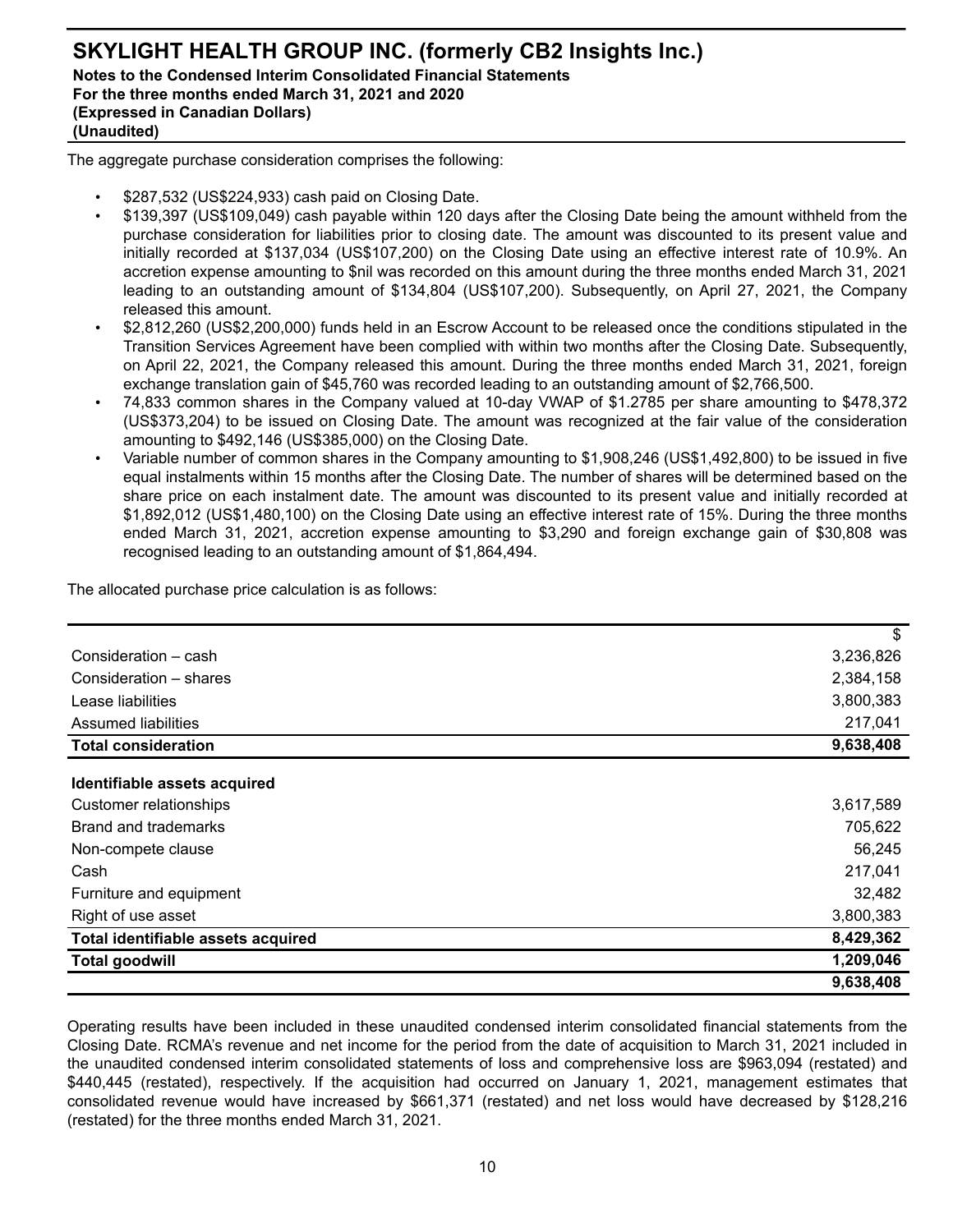**Notes to the Condensed Interim Consolidated Financial Statements For the three months ended March 31, 2021 and 2020 (Expressed in Canadian Dollars) (Unaudited)**

#### **7. Purchase consideration payable**

|                                            |        | March 31,<br>2021 | December 31,<br>2020 |
|--------------------------------------------|--------|-------------------|----------------------|
|                                            |        | \$                | \$                   |
| Healthcare Resource Management LLC ("HRM") |        | 60,907            | 61,667               |
| <b>MCM</b>                                 | Note 4 | 471,563           | 464,726              |
| <b>APEX</b>                                | Note 5 | 1,086,291         |                      |
| <b>RCMA</b>                                | Note 6 | 4,765,798         |                      |
|                                            |        | 6,384,559         | 526,393              |

#### **8. Trade and other receivables**

|                                  | (Restated - Note 20) |                      |  |
|----------------------------------|----------------------|----------------------|--|
|                                  | March 31,<br>2021    | December 31,<br>2020 |  |
|                                  | \$                   |                      |  |
| Trade receivables                | 1,408,063            | 287,561              |  |
| Harmonized sales tax recoverable | 275,809              | 191,750              |  |
| Security deposits                | 68,627               | 49,516               |  |
|                                  | 1,752,499            | 528,827              |  |

The lifetime expected credit loss allowance for impairment is estimated based on the Company's historical loss experience, adjusted for factors that are specific to the debtors and an assessment of both the current as well as forecast direction of conditions. As at March 31, 2021, an expected credit loss of \$nil has been recognized.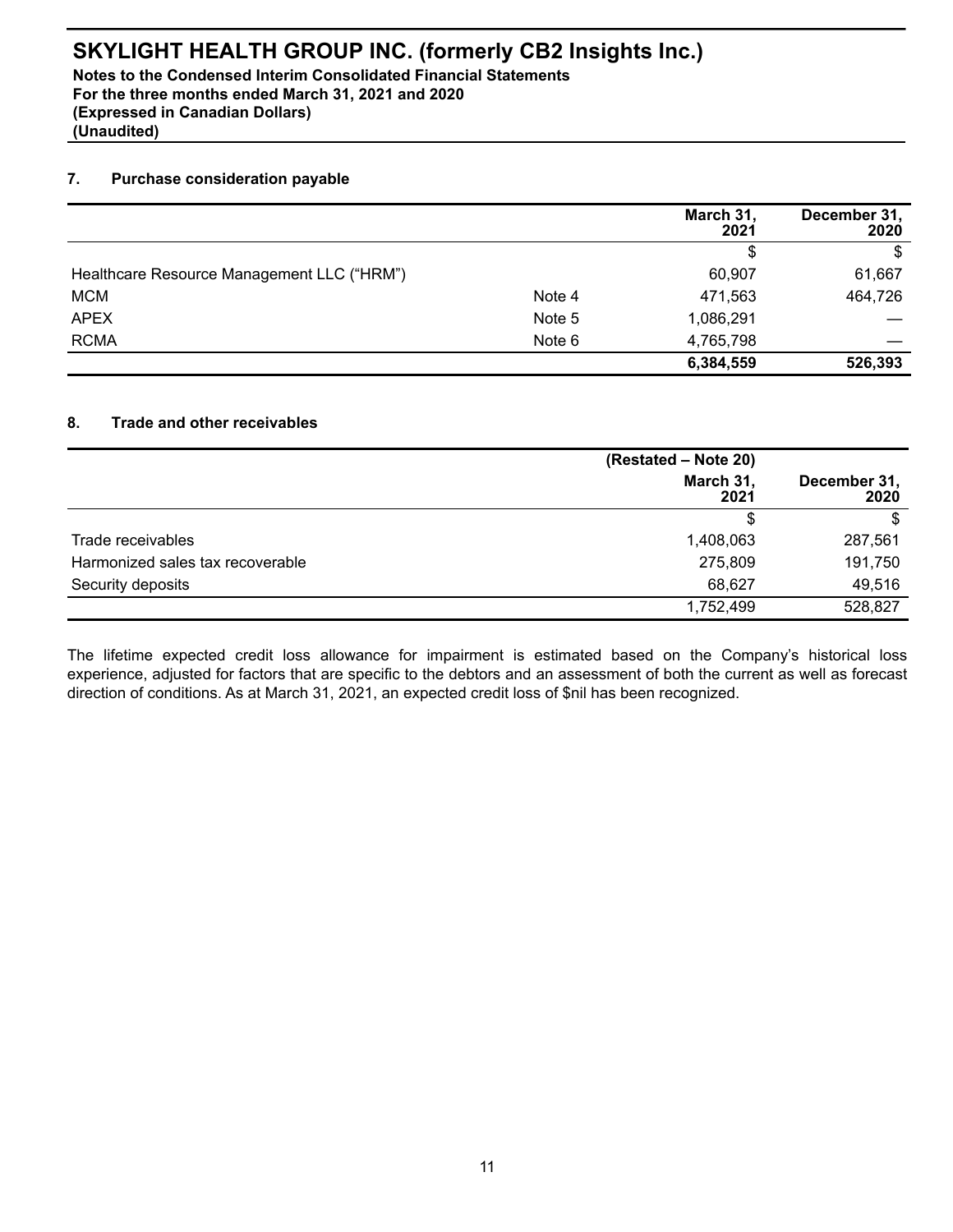**Notes to the Condensed Interim Consolidated Financial Statements For the three months ended March 31, 2021 and 2020 (Expressed in Canadian Dollars) (Unaudited)**

## **9. Furniture and equipment**

|                          | <b>Furniture</b> | <b>Vehicles</b> | Computer<br><b>Hardware</b> | Leaseholds | <b>Equipment</b> | Total     |
|--------------------------|------------------|-----------------|-----------------------------|------------|------------------|-----------|
|                          | \$               | \$              | \$                          | \$         | \$               | \$        |
| Cost                     |                  |                 |                             |            |                  |           |
| As at December 31, 2020  | 128,740          | 21,972          | 115,673                     | 65,061     | 58,631           | 390,077   |
| Additions                | 19,439           |                 | 11,782                      |            | 6,979            | 38,200    |
| Acquisition              |                  |                 |                             |            | 32,482           | 32,482    |
| Disposal                 |                  | (21, 847)       |                             |            |                  | (21, 847) |
| Net exchange differences | (1,224)          | (125)           | (1,505)                     | (803)      | (576)            | (4,233)   |
| As at March 31, 2021     | 146,955          |                 | 125,950                     | 64,258     | 97,516           | 434,679   |
| <b>Depreciation</b>      |                  |                 |                             |            |                  |           |
| As at December 31, 2020  | 92,872           | 20,776          | 83,519                      | 57,238     | 47,443           | 301,848   |
| Depreciation             | 10,173           |                 | 10,076                      | 5,390      | 7,814            | 33,453    |
| Disposal                 |                  | (20, 659)       |                             |            |                  | (20, 659) |
| Net exchange differences | (731)            | (117)           | (1,097)                     | (742)      | (20)             | (2,707)   |
| As at March 31, 2021     | 102,314          |                 | 92,498                      | 61,886     | 55,237           | 311,935   |
| Net book value           |                  |                 |                             |            |                  |           |
| As at December 31, 2020  | 35,868           | 1,196           | 32,154                      | 7,823      | 11,188           | 88,229    |
| As at March 31, 2021     | 44,641           |                 | 33,452                      | 2,372      | 42,279           | 122,744   |

### **10. Right-of-use assets and lease liabilities**

*Right of use assets*

| <b>Premises leases</b>   | March 31,<br>2021 |
|--------------------------|-------------------|
|                          | \$                |
| <b>Beginning balance</b> | 1,325,087         |
| Additions                | 1,256,742         |
| Acquisitions             | 3,918,529         |
| Depreciation             | (253, 757)        |
| Lease incentives         | (23, 446)         |
| Net exchange differences | (78,097)          |
| <b>Ending balance</b>    | 6,145,058         |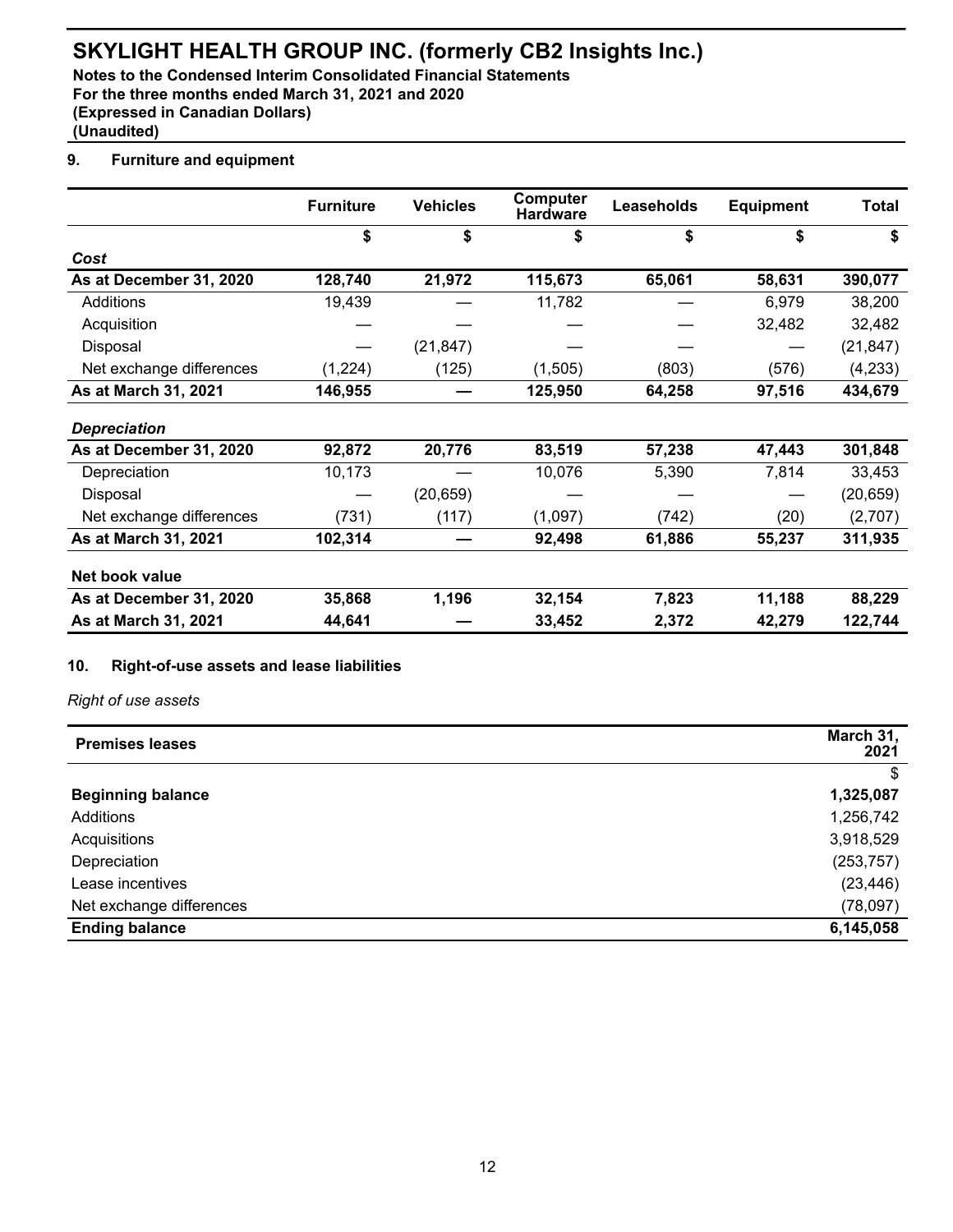**Notes to the Condensed Interim Consolidated Financial Statements For the three months ended March 31, 2021 and 2020 (Expressed in Canadian Dollars) (Unaudited)**

*Lease liabilities*

|                          | March 31,<br>2021 |
|--------------------------|-------------------|
|                          |                   |
| <b>Beginning balance</b> | 1,422,342         |
| Additions                | 1,256,742         |
| Acquisitions             | 3,918,529         |
| Interest expense         | 116,638           |
| Lease payments           | (316, 147)        |
| Net exchange differences | (79, 612)         |
| <b>Ending balance</b>    | 6,318,492         |
| allocated as:            | ¢                 |

| <b>Allocated as:</b> | ¢<br>Ð    |
|----------------------|-----------|
| Current              | 735,595   |
| Non-current          | 5,582,897 |
|                      | 6,318,492 |

When measuring lease liabilities, the Company discounted lease payments using its incremental borrowing rate. The weighted-average rate applied was ranging from 10.9% to 12%.

## **11. Computer software and technology**

|                          | \$        |
|--------------------------|-----------|
| Cost                     |           |
| As at December 31, 2020  | 3,615,889 |
| Additions                | 104,166   |
| Net exchange differences | (211)     |
| As at March 31, 2021     | 3,719,844 |
| Amortization             |           |
| As at December 31, 2020  | 2,486,772 |
| Amortization             | 145,234   |
| Net exchange differences | (203)     |
| As at March 31, 2021     | 2,631,803 |
| Net book value           |           |
| As at December 31, 2020  | 1,129,117 |
| As at March 31, 2021     | 1,088,041 |
|                          |           |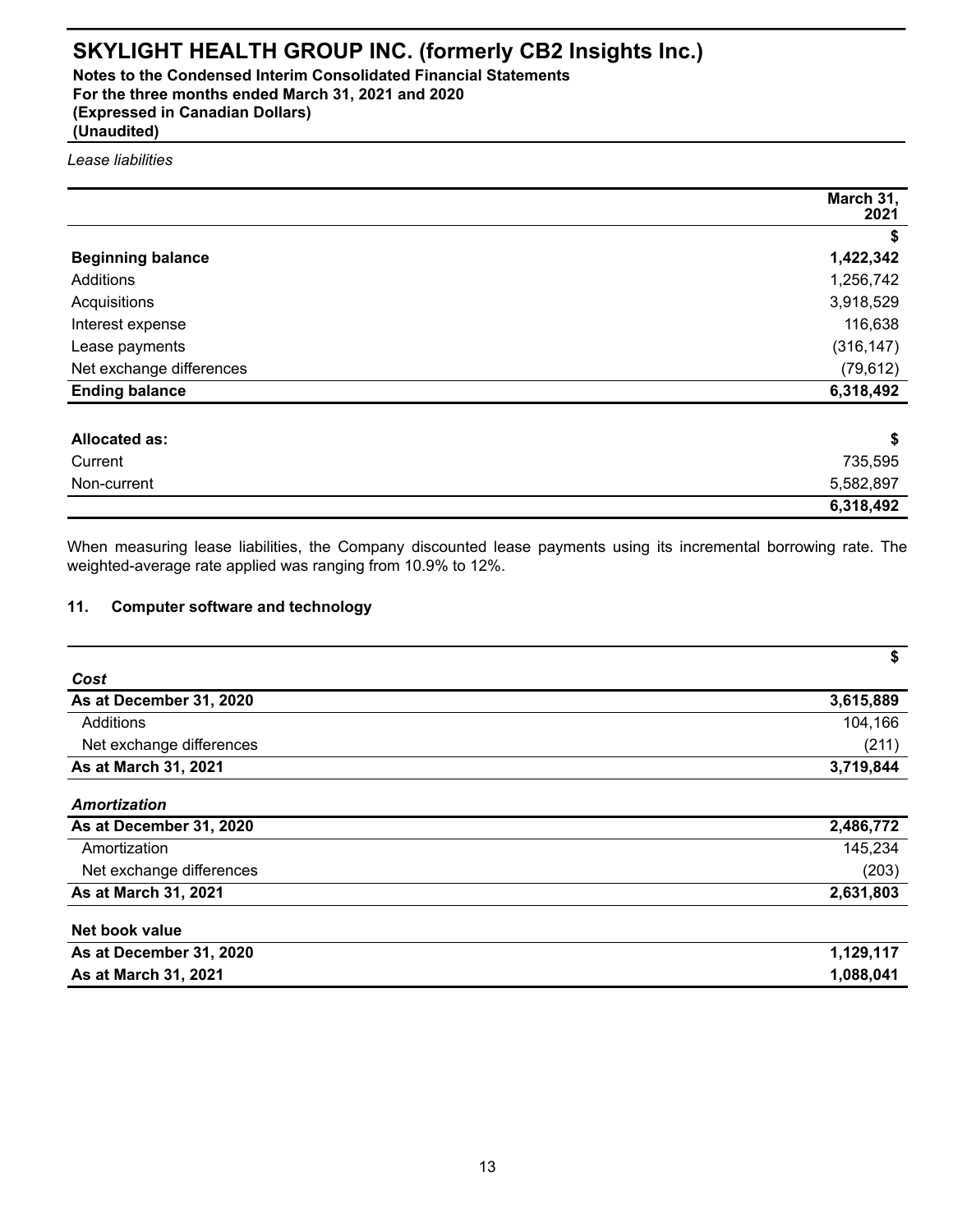**Notes to the Condensed Interim Consolidated Financial Statements For the three months ended March 31, 2021 and 2020 (Expressed in Canadian Dollars) (Unaudited)**

## **12. Goodwill and other intangible assets**

|                            | Goodwill  | <b>Customer</b><br>relationships | <b>Brand and</b><br>trademarks | Non-compete<br>clause | <b>Total other</b><br>intangibles |
|----------------------------|-----------|----------------------------------|--------------------------------|-----------------------|-----------------------------------|
|                            | \$        | S                                | \$                             | \$                    | S                                 |
| Cost                       |           |                                  |                                |                       |                                   |
| Balance, December 31, 2020 | 2,224,432 | 4,075,611                        | 2,546,400                      | 46,537                | 6,668,548                         |
| Acquisition                | 1,973,340 | 5,020,199                        | 705,622                        | 77,922                | 5,803,743                         |
| Net exchange differences   | (57, 652) | (128,065)                        | (43, 277)                      | (1, 810)              | (173, 152)                        |
| Balance, March 31, 2021    | 4,140,120 | 8,967,745                        | 3,208,745                      | 122,649               | 12,299,139                        |
| Amortization               |           |                                  |                                |                       |                                   |
| Balance, December 31, 2020 |           | 1,324,417                        |                                |                       | 1,324,417                         |
| Amortization               |           | 318,331                          |                                |                       | 318,331                           |
| Net exchange differences   |           | (18,468)                         |                                |                       | (18, 468)                         |
| Balance, March 31, 2021    |           | 1,624,280                        |                                |                       | 1,624,280                         |
| Net book value             |           |                                  |                                |                       |                                   |
| As at December 31, 2020    | 2,224,432 | 2,751,194                        | 2,546,400                      | 46,537                | 5,344,131                         |
| As at March 31, 2021       | 4,140,120 | 7.343.465                        | 3,208,745                      | 122.649               | 10,674,859                        |

## **13. Accounts payable and accrued liabilities**

|                            | March 31,<br>2021 | December 31,<br>2020 |
|----------------------------|-------------------|----------------------|
|                            |                   | \$                   |
| Accounts payable           | 762,628           | 484,893              |
| <b>Accrued liabilities</b> | 990,537           | 638,382              |
|                            | 1,753,165         | 1,123,275            |

### **14. Loan payable**

On April 27, 2020, the Company obtained a loan of \$916,958 (US\$652,500) from Citizens Bank N.A under the Paycheck Protection Program (PPP) offered by US Small Business Administration as part of COVID-19 relief measures. The loan carries an interest rate of 1% and the repayments would start from February 27, 2021 in equal monthly instalments over eighteen months. The PPP program allows for the loan to be forgiven if the disbursed amount is spent in accordance with specific guidelines. On December 1, 2020, the Company applied for loan forgiveness, and if approved, the loan amount would be reclassified as a government grant in the statements of loss and comprehensive loss.

The loan was measured at fair value on receipt date using effective interest rate method and the difference between the fair value and receipt amount was recorded as deferred income under accrued liabilities. This difference represents the benefit received by the Company due to reduced interest rate on the loan and over the term of the loan, this benefit will be recognized as other income in the statement of loss and comprehensive loss.

During the period ended March 31, 2021, the Company recognised an amount of \$13,976 as other income and \$19,864 as accretion expense on the loan. On March 30, 2021, the Company recognized \$852,661 as other income representing write-off of PPP loan after receiving approval of the forgiveness application.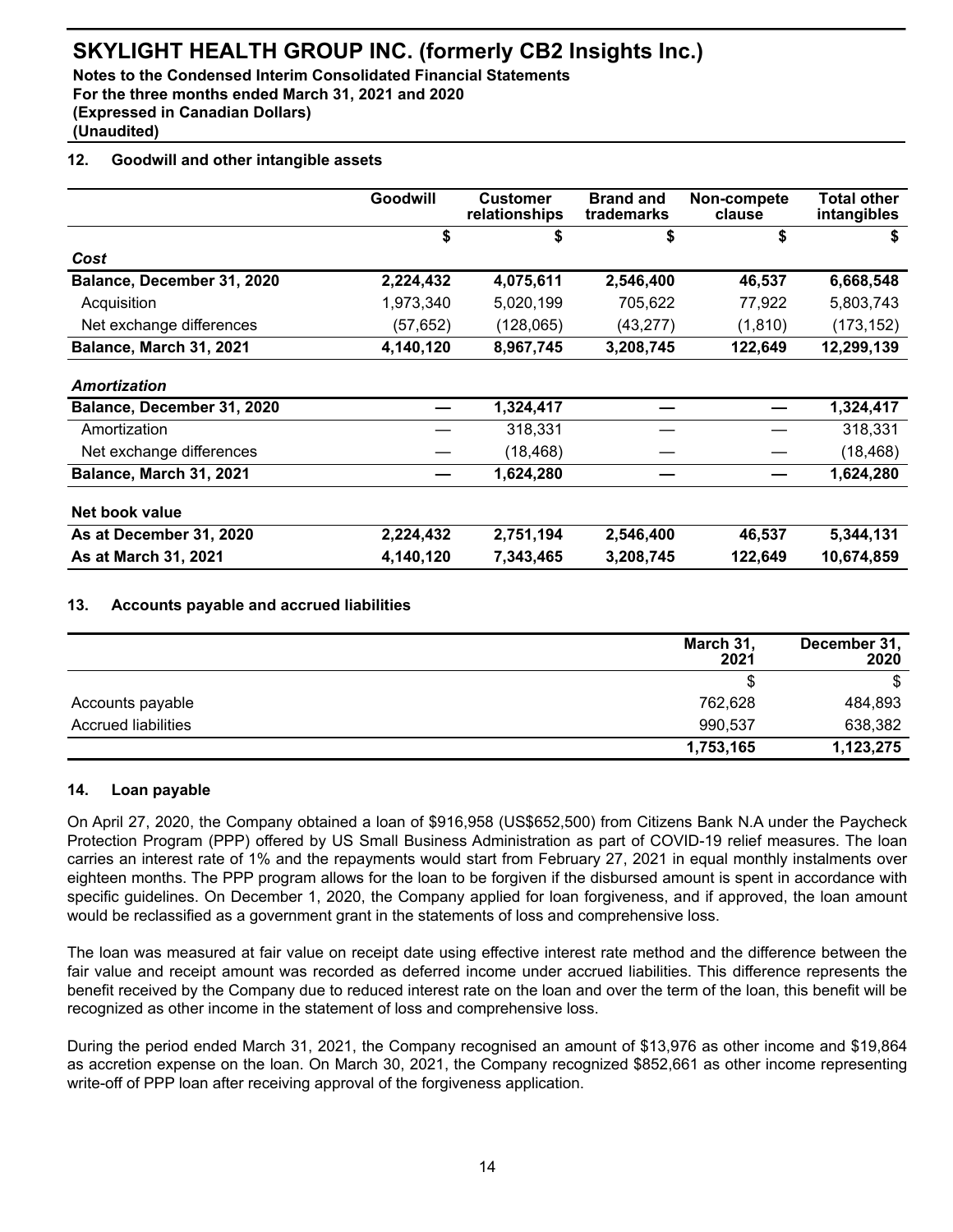**Notes to the Condensed Interim Consolidated Financial Statements For the three months ended March 31, 2021 and 2020 (Expressed in Canadian Dollars) (Unaudited)**

#### **15. Share capital**

a) Authorized share capital

Unlimited number of voting common shares without par value

b) Common shares issued

|                                                                   | <b>Numbers of</b><br>common shares<br>(000s) | <b>Share Capital</b> |
|-------------------------------------------------------------------|----------------------------------------------|----------------------|
|                                                                   | #                                            |                      |
| Balance, December 31, 2020                                        | 35,070                                       | 43,454,107           |
| Shares issued in settlement of purchase consideration payable (i) | 75                                           | 449,000              |
| Shares issued against exercise of warrants (ii)                   | 848                                          | 1,844,269            |
| Exercise of stock options (iii)                                   | 23                                           | 118,065              |
| Balance, March 31, 2021                                           | 36,016                                       | 45,865,441           |

### **2021**

- (i) During the period ended March 31, 2021, the Company issued 74,833 shares valued at \$6.00 per share in settlement of consideration payable for the acquisition of RCMA.
- (ii) During the period ended March 31, 2021, shareholders exercised 847,866 warrants at an exercise price with a range of \$1.00 to \$4.00 per share.

The fair value of the warrants exercised amounting to \$660,682 was reclassified from the Warrant reserve to Share capital.

(iii) During the period ended March 31, 2021, shareholders exercised 23,254 options at an exercise price with a range of \$1.00 to \$4.00 per share.

The fair value of the options exercised amounting to \$54,077 was reclassified from the Option reserve to Share capital.

Subsequent to the period end on May 12, 2021, the Board of Directors approved a consolidation ("Share Consolidation") of its share capital on the basis of five existing common shares for one new common share. The Share Consolidation took effect on May 28, 2021. As a result of the Share Consolidation, the 180,079,704 common shares issued and outstanding at March 31, 2021 would be consolidated to 36,015,941 common shares outstanding. The Share Consolidation was previously approved by the shareholders at the Annual General Meeting held on February 22, 2021. All information in these consolidated financial statements is presented on a post-Share Consolidation basis, including comparatives.

The effect of the Share Consolidation on the issued and outstanding number of common shares, stock options and warrants outstanding at March 31, 2021 is as follows: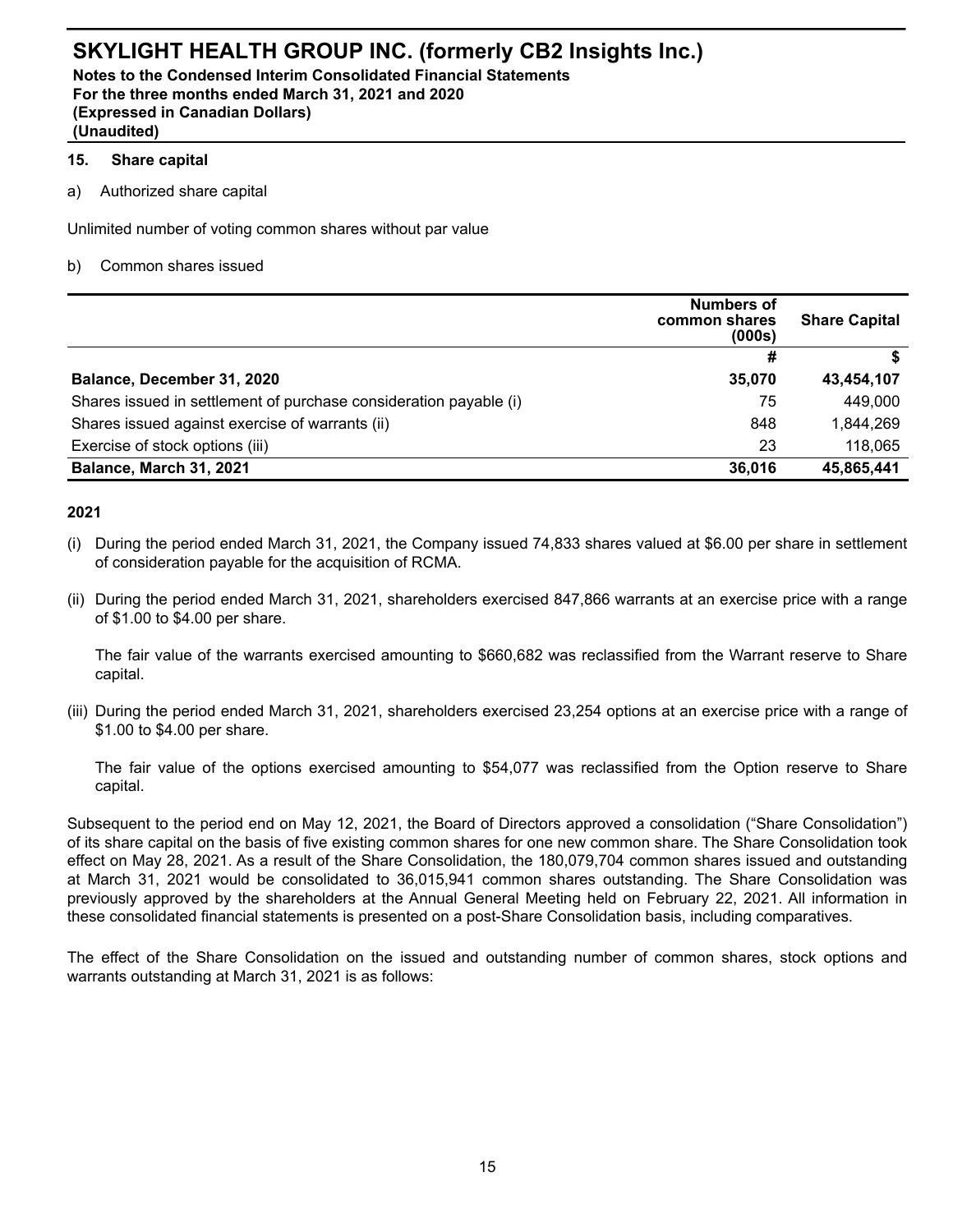**Notes to the Condensed Interim Consolidated Financial Statements For the three months ended March 31, 2021 and 2020 (Expressed in Canadian Dollars) (Unaudited)**

|               | <b>Balance before</b><br>share<br>consolidation | <b>Balance after</b><br>share<br>consolidation |
|---------------|-------------------------------------------------|------------------------------------------------|
|               | #                                               | #                                              |
| Common shares | 180,079,704                                     | 36,015,941                                     |
| Warrants      | 19,939,662                                      | 3,987,932                                      |
| Stock options | 14,290,607                                      | 2,858,121                                      |

#### **Warrants**

During February 2021, the Company granted 700 warrants to a shareholder. These warrants are exercisable over a period of one year from the date of grant with an exercise price of \$4.00, vesting immediately.

A summary of the warrant activity for the periods ended March 31, 2021 and 2020 is as follows:

|                            | <b>Numbers of</b><br>warrants (000s) | Weighted<br>Average<br><b>Exercise Price</b> |
|----------------------------|--------------------------------------|----------------------------------------------|
|                            | #                                    | \$                                           |
| Balance, December 31, 2019 | 3,106                                | 2.80                                         |
| Exercised                  | (907)                                | 3.20                                         |
| Expired                    | (1, 175)                             | 2.00                                         |
| Balance, March 31, 2020    | 1,024                                | 2.25                                         |
| Balance, December 31, 2020 | 4,835                                | 1.25                                         |
| Granted                    |                                      | 4.00                                         |
| Exercised                  | (848)                                | 1.40                                         |
| Balance, March 31, 2021    | 3,988                                | 1.20                                         |

At March 31, 2021, a summary of warrants outstanding and exercisable is as follows:

| Range of exercise prices | <b>Number</b><br>outstanding<br>(000s) | Weighted<br>Average<br><b>Exercise</b><br><b>Price</b> | Weighted<br>Average<br><b>Remaining Life</b> |
|--------------------------|----------------------------------------|--------------------------------------------------------|----------------------------------------------|
|                          | #                                      | \$                                                     | Years                                        |
| $<$ \$1.00               | 3,624                                  | 0.95                                                   | 1.61                                         |
| $$2.35 - $2.50$          | 99                                     | 2.35                                                   | 1.62                                         |
| $$4.00 - $5.00$          | 265                                    | 4.50                                                   | 1.31                                         |
|                          | 3,988                                  | 1.20                                                   | 1.59                                         |

### **Options**

During February and March 2021, the Company granted 289,360 options to employees, directors and consultants. These options are exercisable over a period of 2 to 5 years from the date of grant with an exercise price ranging from \$6.50 to \$9.00. 153,360 options vested immediately and the rest will vest over 1 to 3 years.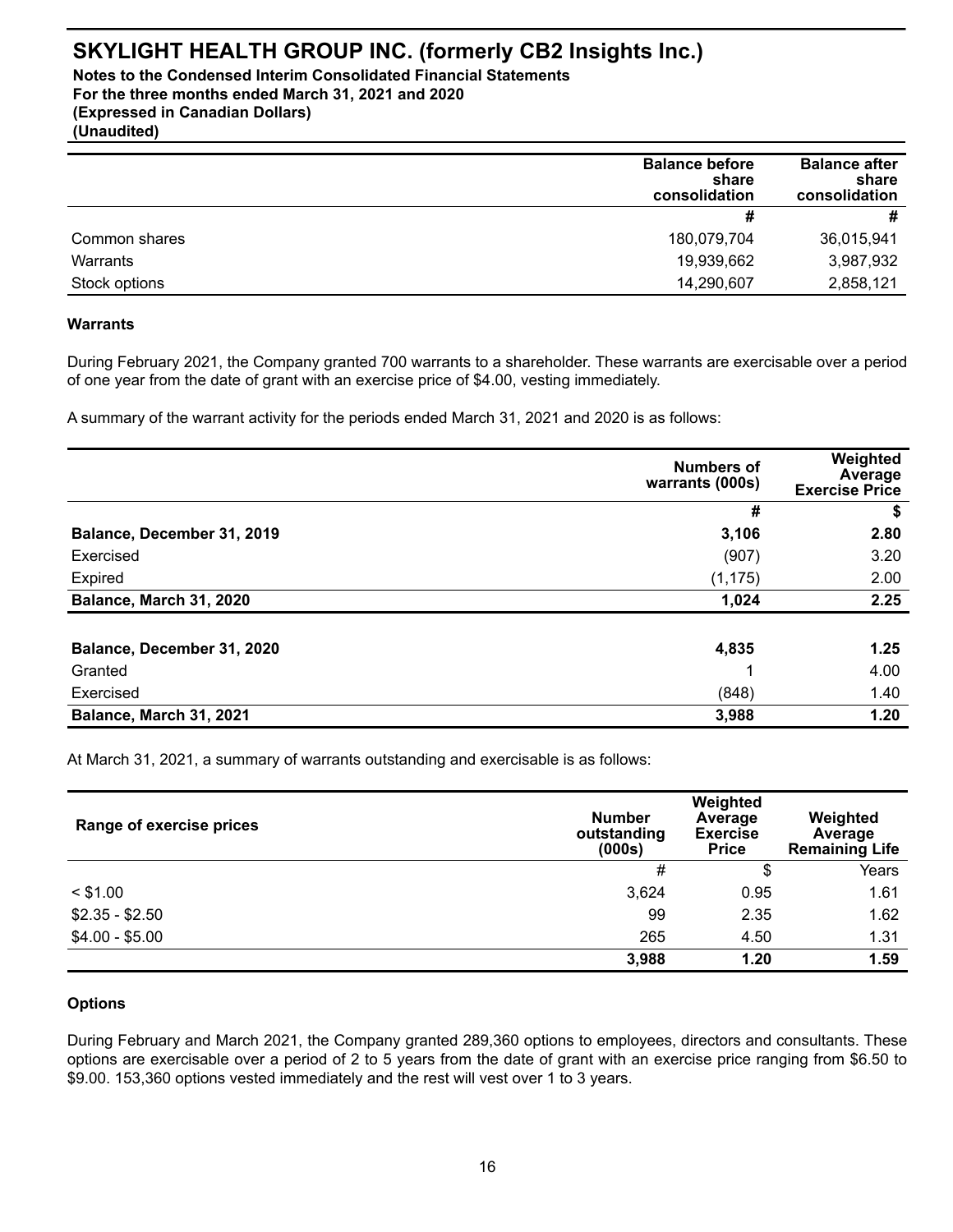**Notes to the Condensed Interim Consolidated Financial Statements For the three months ended March 31, 2021 and 2020 (Expressed in Canadian Dollars)**

**(Unaudited)**

A summary of the options activity for the periods ended March 31, 2021 and 2020 is as follows:

|                            | <b>Numbers of</b><br>options (000s) | Weighted<br><b>Average Exercise</b><br><b>Price</b> |
|----------------------------|-------------------------------------|-----------------------------------------------------|
|                            | #                                   | \$                                                  |
| Balance, December 31, 2019 | 1,344                               | 1.90                                                |
| Expired                    | (21)                                | 0.95                                                |
| Balance, March 31, 2020    | 1,323                               | 1.95                                                |
| Balance, December 31, 2020 | 2,594                               | 2.15                                                |
| Granted                    | 289                                 | 7.65                                                |
| Exercised                  | (23)                                | 2.75                                                |
| Expired                    | (2)                                 | 2.30                                                |
| Balance, March 31, 2021    | 2,858                               | 2.70                                                |

At March 31, 2021, a summary of stock options outstanding and exercisable is as follows:

| Range of exercise prices | <b>Number</b><br>outstanding<br>(000s) | Weighted<br>Average<br><b>Exercise Price</b><br>(outstanding) | Weighted<br>Average<br>Remaining<br>Life | <b>Number</b><br>exercisable<br>(000s) | Weighted<br>Average<br><b>Exercise</b><br>Price (exercisable) |
|--------------------------|----------------------------------------|---------------------------------------------------------------|------------------------------------------|----------------------------------------|---------------------------------------------------------------|
|                          | #                                      | \$                                                            | (years)                                  | #                                      |                                                               |
| $<$ \$2.45               | 1,217                                  | 0.65                                                          | 3.74                                     | 561                                    | 0.65                                                          |
| $$2.50 - $4.95$          | 1,214                                  | 3.30                                                          | 3.03                                     | 1,169                                  | 3.30                                                          |
| $$5.00 - $7.45$          | 200                                    | 5.85                                                          | 3.29                                     | 156                                    | 5.70                                                          |
| $$7.50 - $9.00$          | 227                                    | 7.95                                                          | 3.14                                     | 136                                    | 7.55                                                          |
|                          | 2,858                                  | 2.70                                                          | 3.36                                     | 2,022                                  | 3.05                                                          |

During the three months ended March 31, 2021, \$1,048,659 (three months ended March 31, 2020 - \$314,070) has been recognized as share-based compensation expense. The fair value of the granted options was calculated using the Black-Scholes model using an expected life ranging from 1 to 4 years, risk-free interest rate ranging from 0.12% to 0.68%, share price ranging from \$6.30 to \$8.90, volatility ranging from 111.7% to 130.7% and a dividend yield of 0%.

### **16. Fair value measurement**

The Company classifies and subsequently measures cash, trade receivables, accounts payable and accrued liabilities, loan payable and purchase consideration payable at amortized cost and the fair value of these financial instruments approximates carrying value due to their short-term nature and/or carrying market rates of interest.

There are no financial instruments which were measured at fair value in the condensed interim consolidated statements of financial position as at March 31, 2021.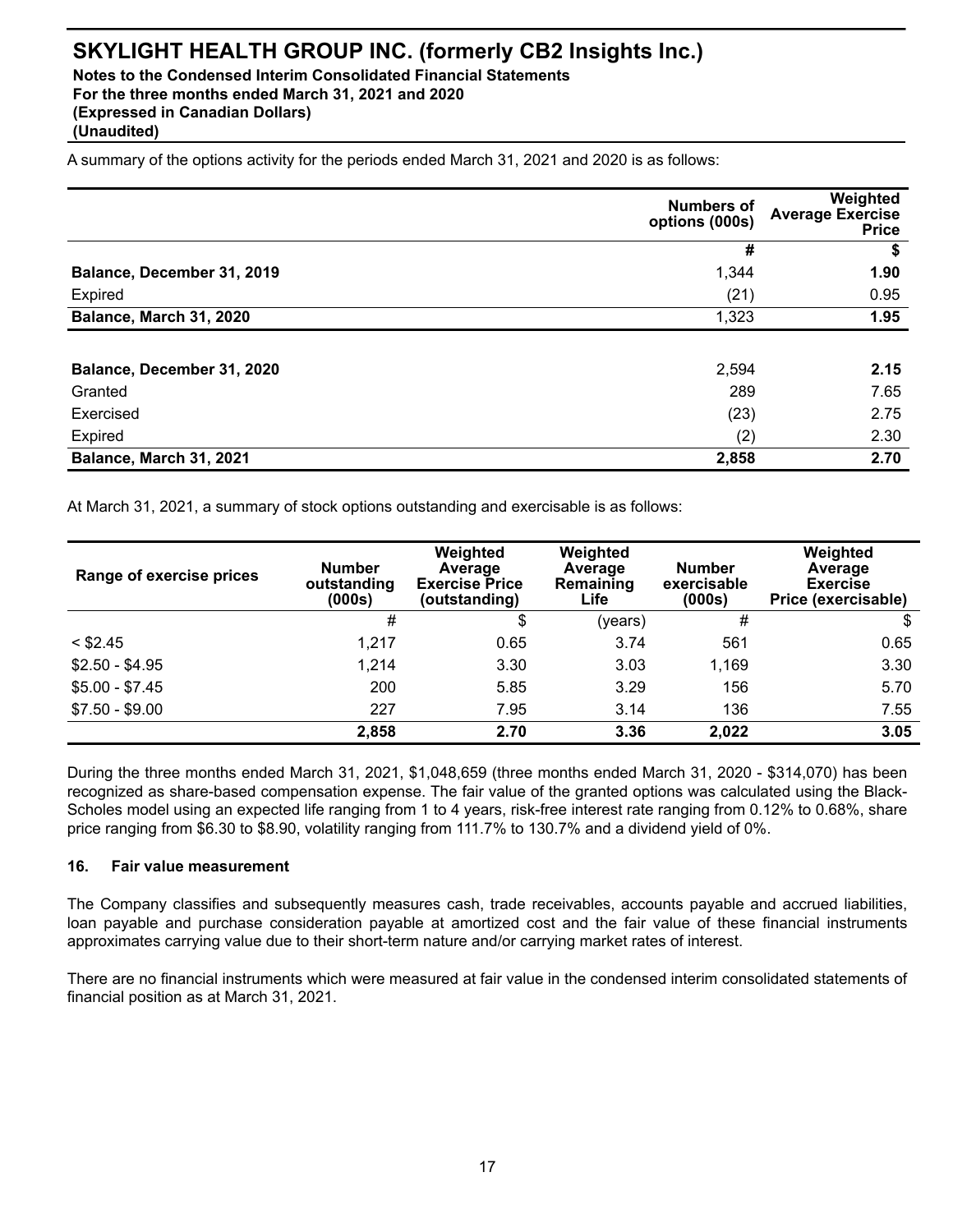**Notes to the Condensed Interim Consolidated Financial Statements For the three months ended March 31, 2021 and 2020 (Expressed in Canadian Dollars) (Unaudited)**

#### **17. Related party disclosures**

### **Compensation of key management personnel**

Key management personnel are those persons having authority and responsibility for planning, directing and controlling the activities of the Company, directly or indirectly. Key management personnel include the Company's Chief Executive Officer ("CEO"), President, Chief Financial Officer ("CFO") and members of the Company's Board of Directors.

The amounts disclosed in the table below are the amounts recognized as an expense during the reporting period related to key management personnel.

|                                         | <b>Three</b><br>months<br>ended<br>March 31,<br>2021 | <b>Three</b><br>months<br>ended<br>March 31,<br>2020 |
|-----------------------------------------|------------------------------------------------------|------------------------------------------------------|
|                                         | \$                                                   | \$                                                   |
| Salary and short-term employee benefits | 222,656                                              | 103,385                                              |
| Share based compensation                | 87,656                                               | 142,078                                              |
|                                         | 310,312                                              | 245,463                                              |

### **18. Segmented information**

The Company has two reportable segments related to its medical services and software and corporate businesses which also align with the two countries in which it operates, namely, United States and Canada. Corporate costs are included in the Canadian segment. The disclosure with regards to the Company's aforementioned segments and locations are listed below:

|                                                              | (Restated –<br><b>Note 20)</b>   |                                       | (Restated –<br><b>Note 20)</b> |
|--------------------------------------------------------------|----------------------------------|---------------------------------------|--------------------------------|
| Three months ended March 31, 2021                            | <b>USA (Medical</b><br>Services) | Canada<br>(Software and<br>Corporate) | Total                          |
|                                                              | \$                               | \$                                    | \$                             |
| <b>Revenue</b>                                               | 4,927,869                        | 62,447                                | 4,990,316                      |
| Cost of Sales                                                | 1,619,772                        |                                       | 1,619,772                      |
| <b>Gross profit</b>                                          | 3,308,097                        | 62,447                                | 3,370,544                      |
| Total operating expenses                                     | 3,441,973                        | 2,782,024                             | 6,223,997                      |
| Income (loss) from operations                                | (133, 876)                       | (2,719,577)                           | (2,853,453)                    |
|                                                              |                                  |                                       |                                |
| Foreign exchange loss                                        |                                  | 269,250                               | 269,250                        |
| Change in fair value of financial liabilities                | (36,486)                         |                                       | (36, 486)                      |
| Accretion on purchase consideration payable and loan payable | 64,228                           |                                       | 64,228                         |
| Interest on lease liabilities                                | 116,588                          | 50                                    | 116,638                        |
| Other income                                                 | (869, 788)                       |                                       | (869, 787)                     |
| Net income (loss)                                            | 591,582                          | (2,988,878)                           | (2,397,296)                    |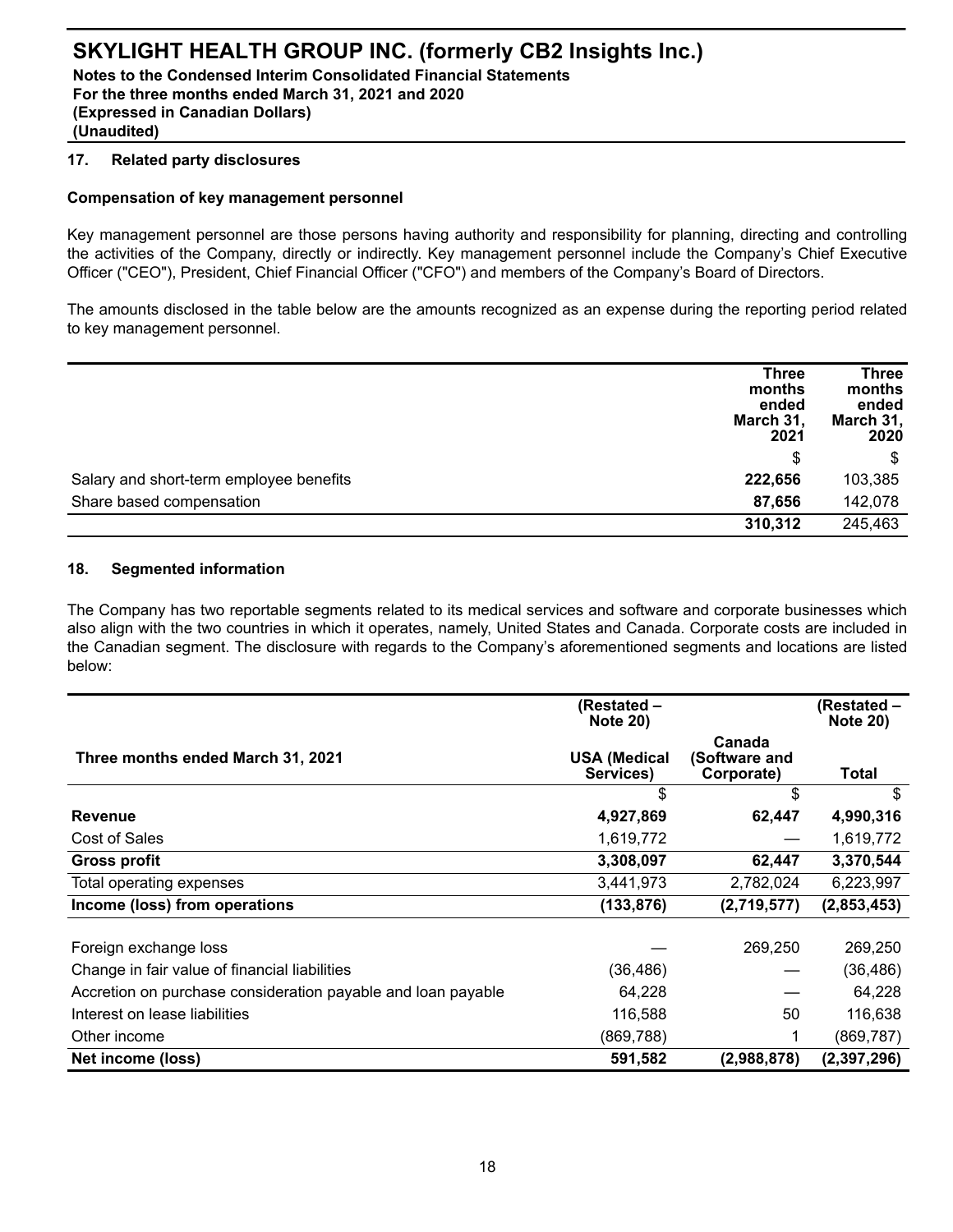**Notes to the Condensed Interim Consolidated Financial Statements For the three months ended March 31, 2021 and 2020 (Expressed in Canadian Dollars)**

**(Unaudited)**

|                             | (Restated -<br><b>Note 20)</b>      |                                       | (Restated –<br><b>Note 20)</b> |
|-----------------------------|-------------------------------------|---------------------------------------|--------------------------------|
| <b>As at March 31, 2021</b> | <b>USA</b><br>(Medical<br>Services) | Canada<br>(Software and<br>Corporate) | Total                          |
|                             |                                     |                                       |                                |
| <b>Non-current assets</b>   | 19,849,279                          | 2.321.543                             | 22,170,822                     |
| <b>Total assets</b>         | 25,777,564                          | 16,628,250                            | 42,405,814                     |
| <b>Total liabilities</b>    | 12,443,074                          | 2,013,142                             | 14,456,216                     |

| Three months ended March 31, 2020             | <b>USA (Medical</b><br>Services) | Canada<br>(Software and<br>Corporate) | Total         |
|-----------------------------------------------|----------------------------------|---------------------------------------|---------------|
|                                               | \$                               | \$                                    | \$            |
| <b>Revenue</b>                                | 2,890,887                        | 41,139                                | 2,932,026     |
| Cost of Sales                                 | 1,030,331                        |                                       | 1,030,331     |
| <b>Gross profit</b>                           | 1,860,556                        | 41,139                                | 1,901,695     |
| Total operating expenses                      | 1,893,834                        | 1,152,986                             | 3,046,820     |
| Loss from operations                          | (33, 278)                        | (1, 111, 847)                         | (1, 145, 125) |
| Foreign exchange loss                         |                                  | (664, 933)                            | (664, 933)    |
| Change in fair value of financial liabilities | (27, 974)                        | 482,831                               | 454,857       |
| Interest on lease liabilities                 | 46,422                           | 1,710                                 | 48,132        |
| <b>Net loss</b>                               | (51, 726)                        | (931, 455)                            | (983, 181)    |

| As at December 31, 2020   | <b>USA</b><br>(Medical<br>Services) | Canada<br>(Software and<br>Corporate) | Total      |
|---------------------------|-------------------------------------|---------------------------------------|------------|
|                           |                                     |                                       |            |
| <b>Non-current assets</b> | 9,361,370                           | 749.626                               | 10,110,996 |
| <b>Total assets</b>       | 11.468.705                          | 20,003,372                            | 31.472.077 |
| <b>Total liabilities</b>  | 3,273,724                           | 560,389                               | 3,834,113  |

### **19. Subsequent events**

- (i) On April 5, 2021 (the "Closing Date"), the Company acquired 100% of the membership interest of Colorado based Primary Care Clinic Group, Rocky Mountain for a total cash consideration of \$13,342,325 (US\$10,652,555) paid as follows:
	- \$10,634,935 (US\$8,490,966) cash.
	- \$2,066,625 (US\$1,650,000) cash payable in three equal instalments over two years from the Closing Date. The amount was discounted to its present value and initially recorded at \$1,829,026 (US\$1,460,300).
	- \$640,765 (US\$511,589) cash payable after working capital.
- (ii) On May 13, 2021, the Company received conditional approval from The Nasdaq Stock Market LLC ("Nasdaq") to list its issued and outstanding common shares on Nasdaq. On May 25, 2021, the Company received a confirmation from the Nasdaq that its common shares will be able to commence trading on the Nasdaq Capital Market during the week of June 7, 2021, under the symbol "SLHG", subject to the Company meeting the applicable bid price requirement for listing during the period beginning on the date of the Company's share consolidation on May 28,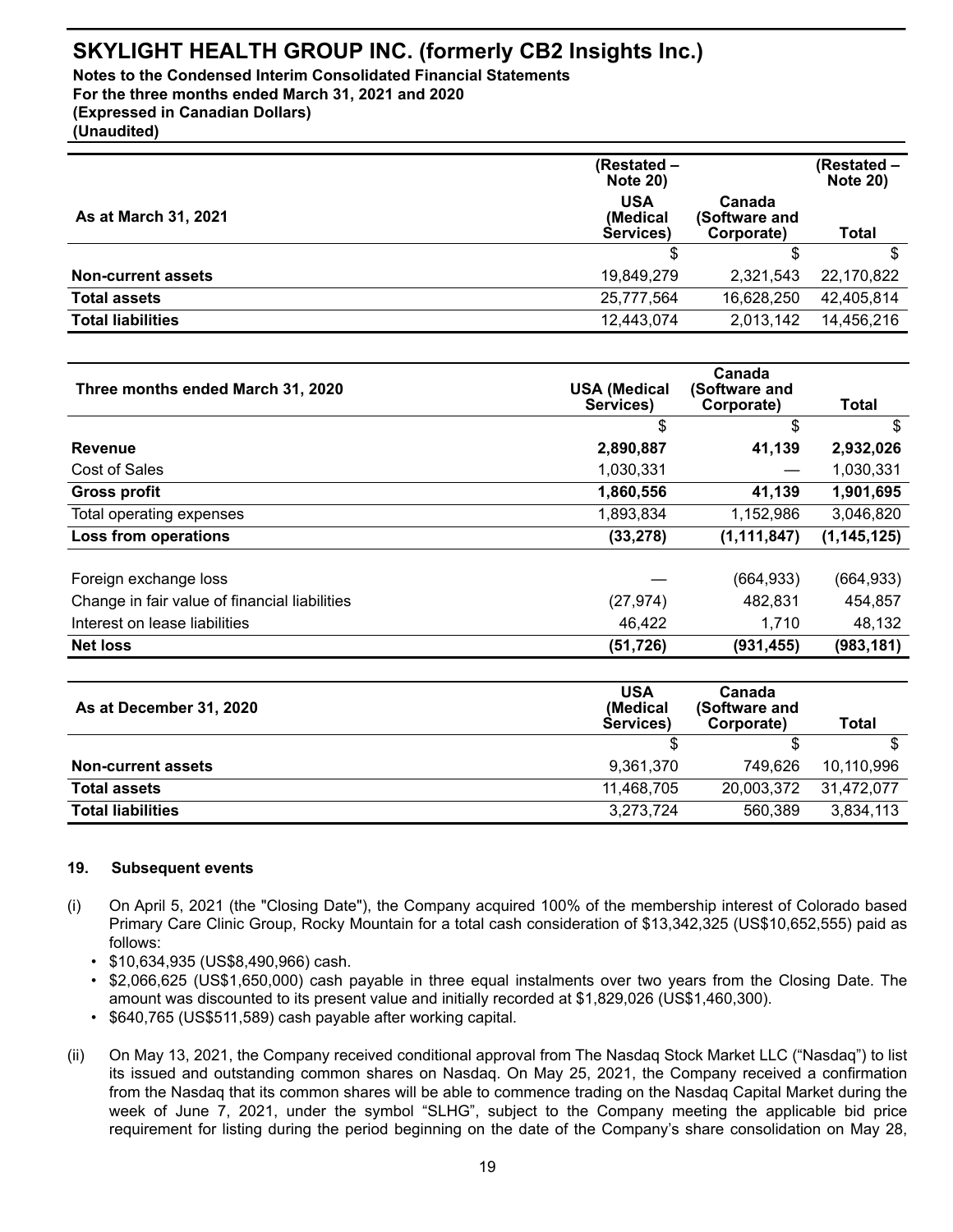## **SKYLIGHT HEALTH GROUP INC. (formerly CB2 Insights Inc.) Notes to the Condensed Interim Consolidated Financial Statements For the three months ended March 31, 2021 and 2020 (Expressed in Canadian Dollars) (Unaudited)**

2021 through the initial listing date. The Company will retain its listing on the TSX Venture Exchange under the symbol "SHG". The Company will continue to trade on the OTCQX under the symbol "SHGFF" until trading on the Nasdaq commences.

- (iii) On May 26, 2021, the Company closed a bought deal offering with a syndicate of underwriters (collectively the "Underwriters"). Pursuant to this, the Underwriters were issued, on a bought deal basis, with full exercise of the Underwriters' 15% over-allotment option, 1,970,360 common shares of the Company at a price of \$7.00 per common share for gross proceeds of \$13,792,520.
- (iv) On June 23, 2021 (the "Closing Date"), the Company acquired 100% of the identified assets of Florida based primary care group Doctors Center Inc. ("Doctors Center) for a total cash transaction value of \$2,752,288 (US\$2,240,000.
- (v) On July 13, 2021, the Company acquired 100% of the interest of ACO Partners LLC, a new Accountable Care Organization ("ACO") that will begin participating in the Medicare Shared Savings Program offered by the Centers for Medicare and Medicaid Services ("CMS") effective January 1, 2022 for a total cash consideration of \$312,850 thousand (US\$250,000). Subsequently, the Company determined it would not receive approval on the ACO application to the CMS by January 31, 2022. The cash paid on Closing Date of \$78,213 (US\$62,500) has been written off as of December 31, 2021 and no further amounts are payable.
- (vi) On September 16, 2021, the Company acquired 70% of the membership interest of Pennsylvania based Primary Care Clinic Group, Aspire Health Concepts, Inc. ("Aspire") for a total cash consideration of \$1,996,154 (US\$1,575,000).
- (vii) On October 29, 2021, the Company announced the execution of a Definitive Agreement with New Frontier Data to divest 100% of assets related to its legacy businesses Canna Care Docs and Relaxed Clarity ("Legacy Business"). Terms of the transaction will be total cash consideration of \$11,124,080 (US\$8,628,000). Payment terms will include cash on closing of \$5,157,200 (US\$4,000,000), with the remainder of the balance paid over three installments at 12 months, 18 months and 24 months from the date of closing. The closing occurred on December 15, 2021 and a gain on disposal of \$5,641,511 was recognized.
- (viii) On December 6, 2021, the Company announced the closing of the registered offering of 275,000 9.25% Series A Cumulative Redeemable Perpetual Preferred Shares ("Series A Preferred Shares") at a price to the public of US\$21 per share for gross proceeds of US\$5,775,000. The Series A Preferred Shares trade on the Nasdaq Capital Market under the symbol "SLHGP".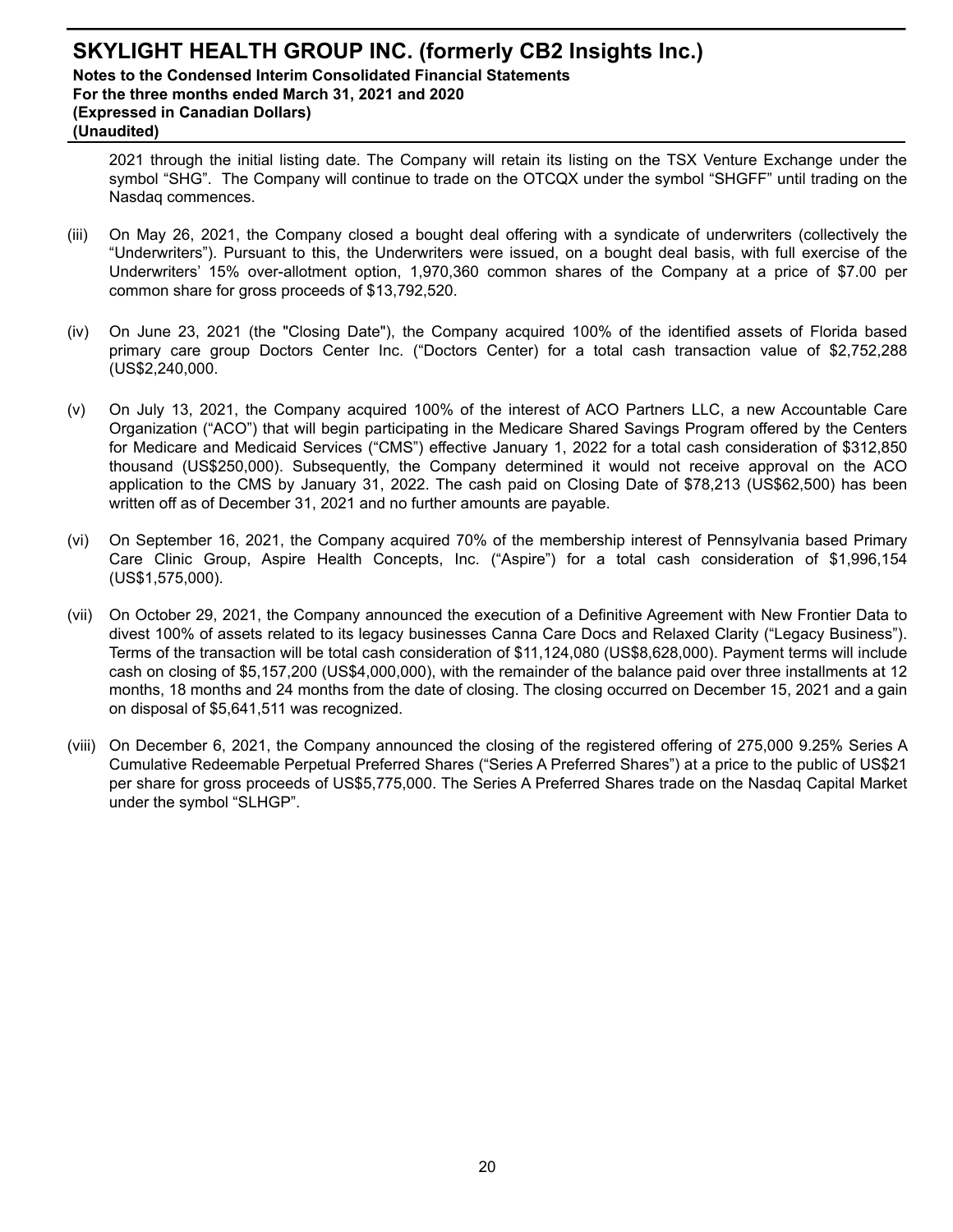**Notes to the Condensed Interim Consolidated Financial Statements For the three months ended March 31, 2021 and 2020 (Expressed in Canadian Dollars) (Unaudited)**

## **20. Restatement of condensed interim consolidated financial statements**

#### Revenue

Subsequent to the original issuance of its condensed interim consolidated financial statements, the Company identified errors related to the accounting treatment of certain revenue transactions. The Company overstated revenue and accounts receivable due to not properly recording price concessions as a reduction of revenue. The Company concluded that the impact was material to the Company's condensed interim consolidated financial statements prepared according to IFRS and have restated the impact of these errors. The impact of these errors to the condensed interim consolidated financial statements was:

#### **Line items in the restated condensed interim consolidated statement of financial position**

|                                            | As at March 31,<br>2021 | <b>Adjustment</b> | As at March 31,<br>2021 - Restated |
|--------------------------------------------|-------------------------|-------------------|------------------------------------|
|                                            |                         | S                 |                                    |
| Trade and other receivables                | 1,934,613               | (182, 114)        | 1,752,499                          |
| Total current assets                       | 20,417,106              | (182, 114)        | 20,234,992                         |
| Total assets                               | 42,587,928              | (182, 114)        | 42,405,814                         |
| Accumulated other comprehensive income     | 402,733                 | 1.232             | 403,965                            |
| Accumulated deficit                        | (25, 372, 384)          | (183, 346)        | (25, 555, 730)                     |
| Total shareholders' equity                 | 28, 131, 712            | (182, 114)        | 27,949,598                         |
| Total liabilities and shareholders' equity | 42,587,928              | (182, 114)        | 42,405,814                         |

#### **Line items in the restated condensed interim consolidated statement of loss and comprehensive loss**

|                                                                         | Three months<br>ended March<br>31.2021 | <b>Adjustment</b> | Three months<br>ended March 31,<br>$2021 -$ Restated |
|-------------------------------------------------------------------------|----------------------------------------|-------------------|------------------------------------------------------|
|                                                                         | \$                                     | S                 | \$                                                   |
| Clinic                                                                  | 5, 111, 215                            | (183, 346)        | 4,927,869                                            |
| Total revenue                                                           | 5,173,662                              | (183, 346)        | 4,990,316                                            |
| Gross profit                                                            | 3,553,890                              | (183, 346)        | 3,370,544                                            |
| Loss from operations                                                    | (2,670,107)                            | (183, 346)        | (2,853,453)                                          |
| Net loss                                                                | (2,213,950)                            | (183, 346)        | (2,397,296)                                          |
| Exchange difference on translation of foreign operations, net<br>of tax | (47,539)                               | 1,232             | (46, 307)                                            |
| Net loss and comprehensive loss                                         | (2,261,489)                            | (182, 114)        | (2,443,603)                                          |
| Basic and diluted net loss per common share                             | (0.062)                                | (0.006)           | (0.068)                                              |